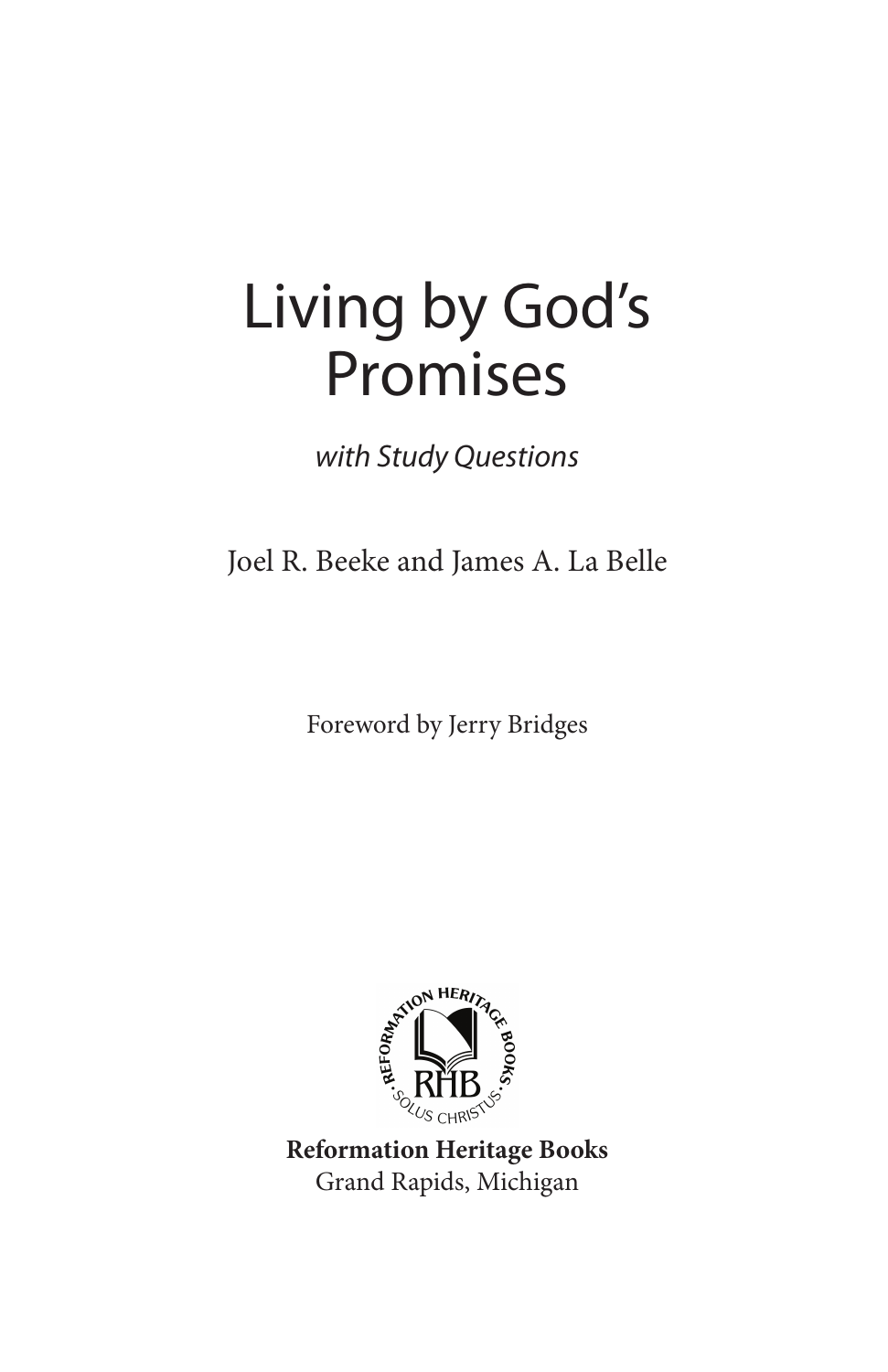Living by God's Promises ©2010 by Joel R. Beeke and James A. La Belle

All rights reserved. No part of this book may be used or reproduced in any manner whatsoever without written permission except in the case of brief quotations embodied in critical articles and reviews. Direct your requests to the publisher at either of the following addresses:

#### **Reformation Heritage Books**

2965 Leonard St., NE, Grand Rapids, MI 49525 616-977-0889 / Fax 616-285-3246 orders@heritagebooks.org www.heritagebooks.org

Printed in the United States of America 10 11 12 13 14 15/10 9 8 7 6 5 4 3 2 1

Library of Congress Cataloging-in-Publication Data

Beeke, Joel R., 1952- Living by God's promises / Joel R. Beeke and James A. La Belle. p. cm. ISBN 978-1-60178-104-8 (pbk. : alk. paper) 1. God (Christianity)—Promises—Biblical teaching. 2. Christian life— Puritan authors. 3. Puritans—Doctrines. I. La Belle, James A. II. Title. BS680.P68B44 2010 231.7—dc22

2010034404

For additional Reformed literature, both new and used, request a free book list from Reformation Heritage Books at the above regular or e-mail address.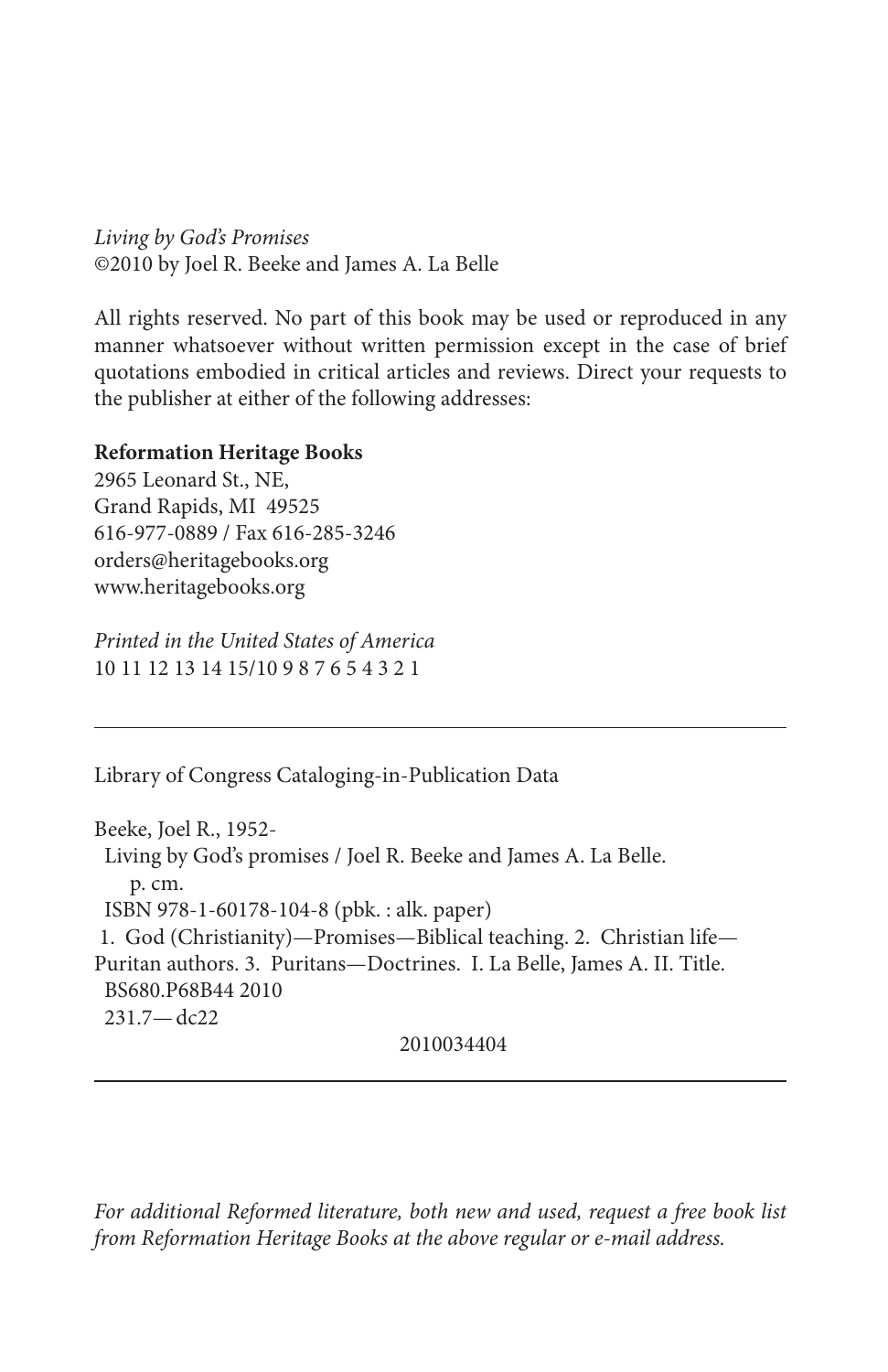## Table of Contents

|                                                        | ix |
|--------------------------------------------------------|----|
|                                                        | xi |
| 1. Understanding the Promises of God.                  | 1  |
| 2. The Foundation and Fountainhead of God's Promises.  | 12 |
| 3. The People to Whom God's Promises Belong            | 25 |
| 4. The Characteristics of God's Promises               | 38 |
|                                                        | 52 |
|                                                        | 72 |
| 7. Using God's Promises in Times of Temptation and Sin | 93 |
|                                                        |    |
| 9. Using God's Promises for Pursuing Holiness 141      |    |
| Appendix: A Table of Promises by Edward Leigh 165      |    |
| Selected Readings on God's Promises  171               |    |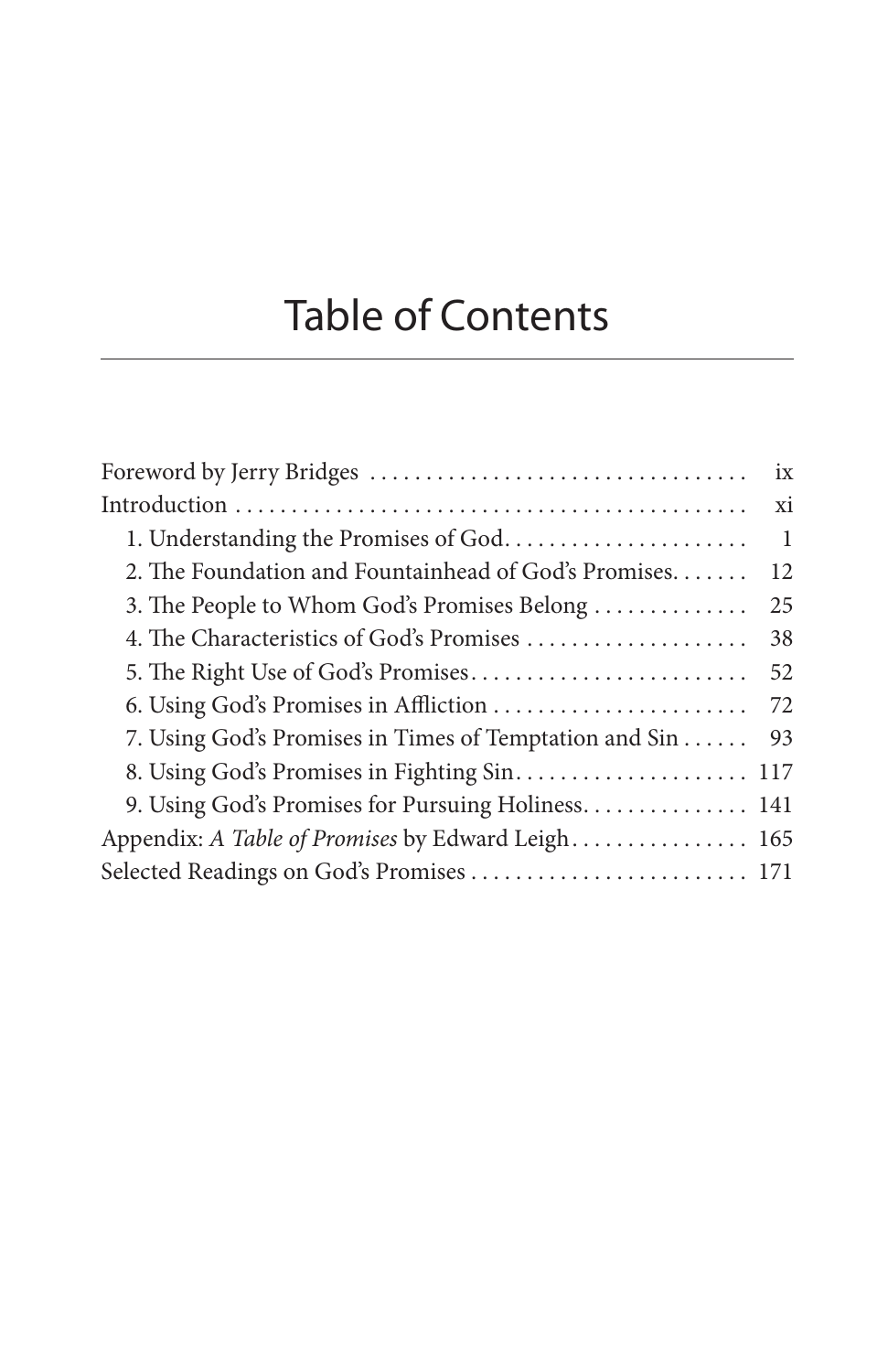With heartfelt appreciation to

#### **Michael Haykin and Derek Thomas**

faithful friends and prolific authors, fellow conference speakers and seminary colleagues, whose minds function and hearts beat like contemporary Puritans; in Christ,

I thank my God upon every remembrance of you (Philippians 1:3).

 $-IRB$ 

With heartfelt appreciation to

 $\Longrightarrow$ 

#### **Chantry C. La Belle**

for your unending love and encouragement, for your faithfulness and consistency, for your friendship and trust, for your laughter and joy.

Truly, in you, I have found a good thing and obtained favor from the LORD (Proverbs 18:22).

— JAL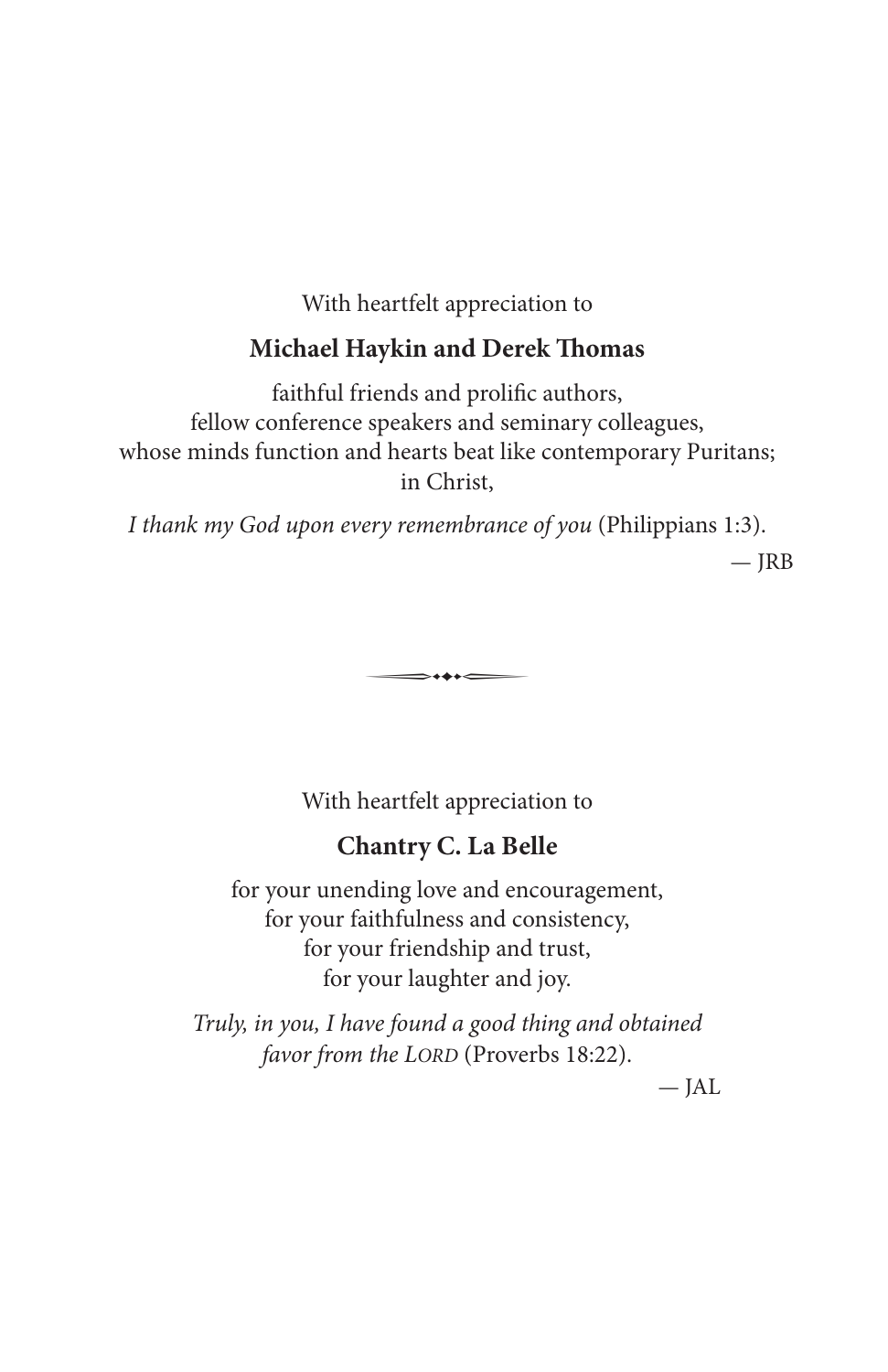## Foreword

The Bible is God's self-revelation to humanity. In a broad sense, it tells us who God is, what He requires of us, and what He has promised to us. We call these last two *precepts* and *promises*.

Among Christians today, there is a tremendous amount of biblical illiteracy. Many seldom, or never, read their Bible. They attend church somewhat regularly and listen to perhaps a 25-minute motivational message that may or may not be based on Scripture. But they never read or study the Bible for themselves.

A second group of believers are more dedicated. They read their Bibles, perhaps attend an adult Sunday school class and listen to a biblically based sermon every Sunday. They have a reasonable knowledge of Scripture. But the thought of applying the Bible to their daily lives in an intentional and specific way has never occurred to them. They, to a degree, possess much factual knowledge of Scripture but pay little attention to its precepts.

There is still a third group of believers who take seriously the precepts of Scripture. They do seek to apply the Bible to their daily lives; but unfortunately, they know little about appropriating and praying over God's promises.

My perception of our Christian community is that only a small minority of believers are both seeking to obey the precepts and live by the promises of God's Word.

This is where the book, Living by God's Promises, can help us. It is the most thorough treatment of this subject that I have ever seen. Interestingly enough, the book is based on the writings of three Puritan pastors. The present authors—Joel Beeke and James La Belle—have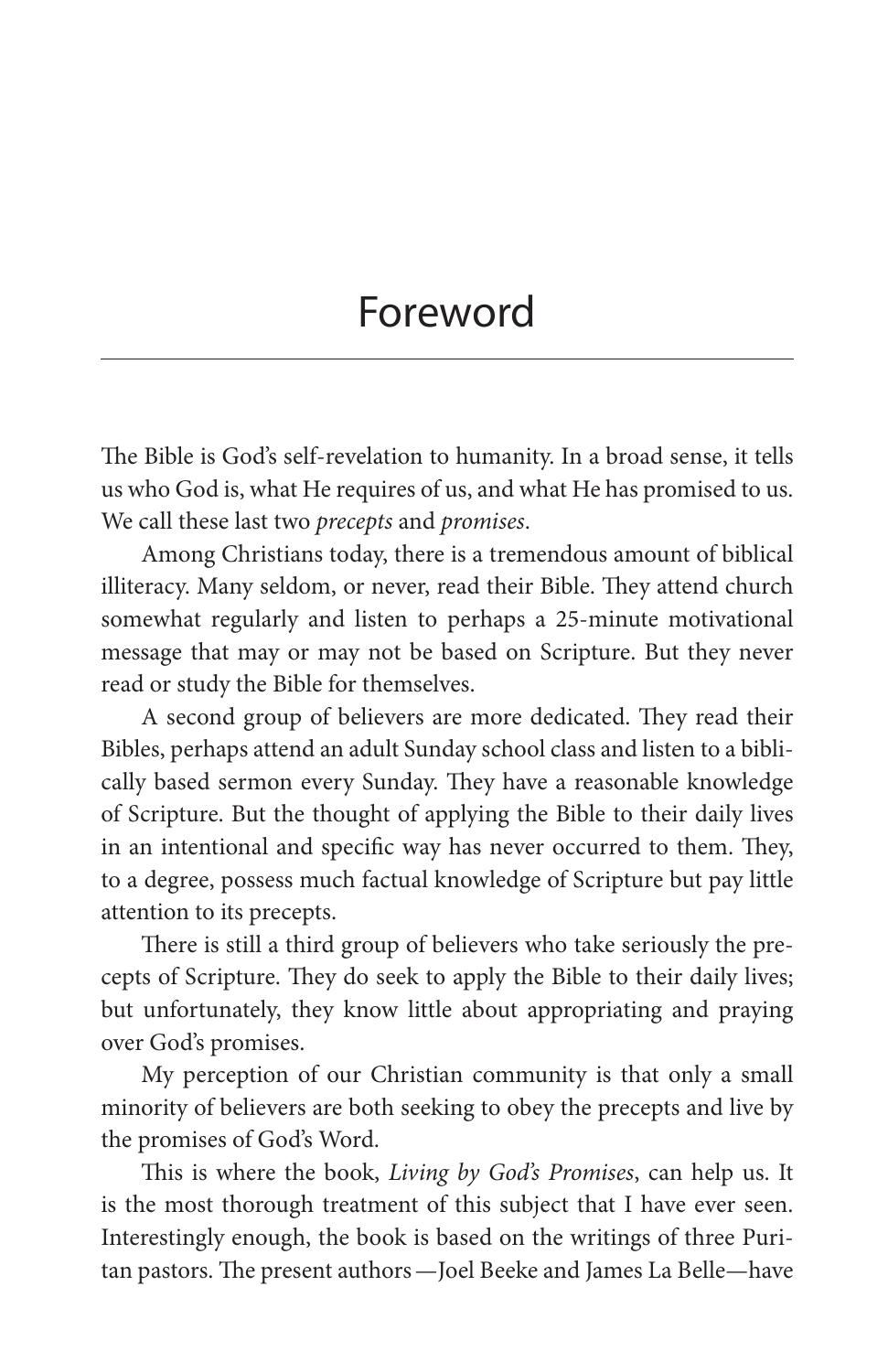attempted to make the writings of these Puritan authors more readerfriendly to twenty-first-century readers who are not used to the heavy style of seventeenth-century writers.

The Puritan pastors of the seventeenth century have suffered from a lot of erroneous "bad press" in recent years. They have, for the most part, been portrayed as uptight legalists. The truth is that they were probably more grace-centered and more warmly devotional in their relationship with God than any succeeding era of evangelical Christendom.

So, what do these Puritan pastors say about living by the promises of God? Beeke and La Belle have done an outstanding job of fleshing that out, and I will not seek to preempt them. But one thing stands out to me. These Puritan pastors believed that all the promises of God, at least in principle, are available to us today. This means there is not a single situation that arises in your life for which there is not a promise from God that will address that situation.

The Apostle Paul wrote in 2 Corinthians 1:20, "For all the promises of God in him (that is, in Christ) are yea, and in him Amen." This is true in two ways. First, Jesus at His first advent was the actual fulfillment of many of the Old Testament prophecies and will, in the future, be the fulfillment of other promises at His second coming.

Second, and important to us, His sinless life and sin-bearing death provide the meritorious basis upon which any promise is made good to us. Apart from Christ, we have no right to any of God's promises. But through our union with Christ, we have access to all of them.

The purpose of a foreword is to introduce and commend the work of the author(s). So, I must refrain from giving my own testimony to the joy I have personally experienced in living by the promises of God. I could only wish that I had been more intentional and specific about this in my earlier years as a Christian.

Joshua 21:45 says, "There failed not aught of any good thing which the LORD had spoken [literally, promised] unto the house of Israel; all came to pass." This can also be true for us as we learn from these godly Puritans how to live by the promises of God. It is to that end that I warmly commend this book to you. <br>— Jerry Bridges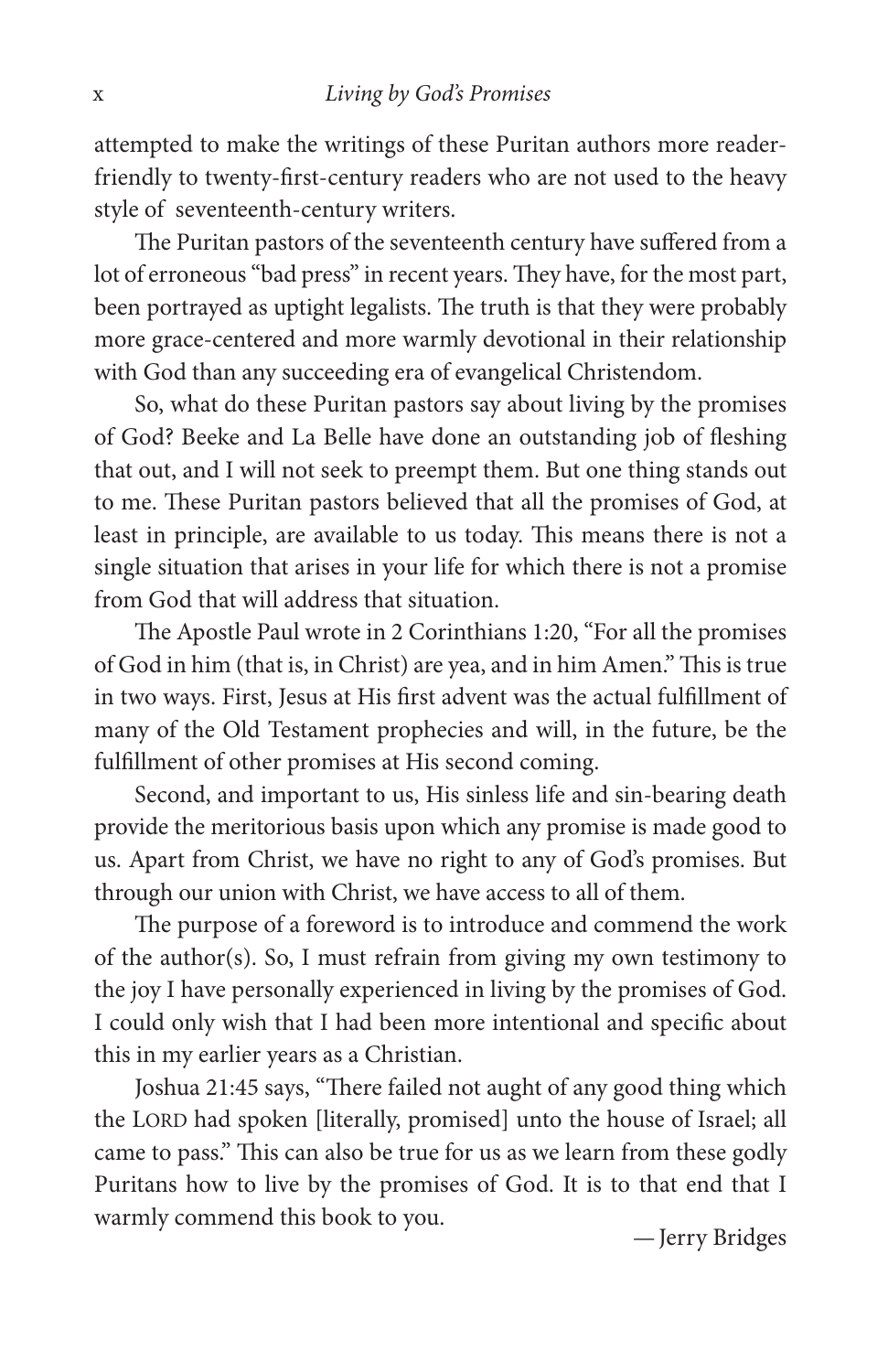# tandi<br>ses o Understanding the Promises of God

We love the Puritans and enjoy reading their writings. They have had an unmistakable influence on our lives and ministries. One reason they are so impressive is because God blessed them with profound insights into the truths of Scripture, which, in turn, produced appropriate and thorough applications. The Puritans sought to unfold the essence of truth for our understanding even as they drew attention to the wideranging influence of this truth for our practical application.

This is precisely the strength and enduring blessing of their treatment of God's promises. The Puritans do not speak about the applications or uses of God's promises until after they have instructed the mind and educated the understanding with regard to those promises. "Before we can *apply* the promises," they reason, "we must first *understand* their nature and various kinds, and appreciate their excellence and worth; we must know the foundation on which they are built and the spring from which they gush forth; we must be certain as to whom they belong and the various properties or characteristics inherent in them that urge both our faith in them and our use of them. Only with these track lights in place can we traverse such a broad terrain, avoiding both neglect and presumption, and encouraging both faith and use."

So our love for the promises of God begins with the Puritan understanding of their nature, their kinds, and their excellence and worth, for we are certain that the best structures begin with the best foundations. The tree left standing when the storm is passed is the one with the deepest roots.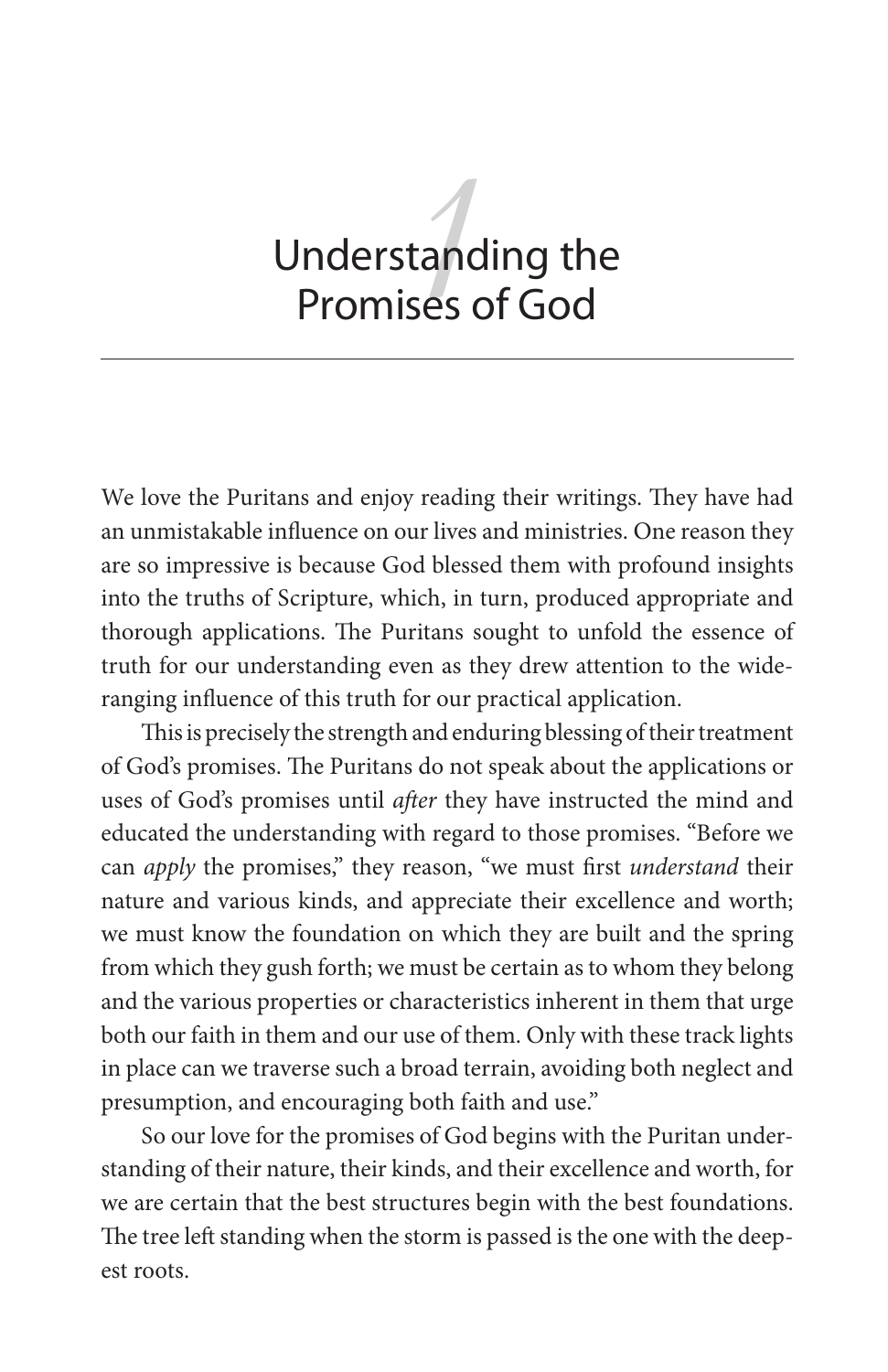#### **The Nature of the Divine Promises**

Edward Leigh began his treatise on the divine promises by saying the Word teaches us in three ways: through precepts or commandments, which teach obedience; threats, which restrain disobedience; and promises, which confirm our obedience.<sup>1</sup> The promises of God must be distinguished from His commandments and threats because the promises do not tell us our duty or what God will do if we fail in our duty. Rather, they confirm what God, motivated by His sovereign mercy and good pleasure, will do for us. Thus, a promise reveals a truth that will benefit us in particular. It declares God's will concerning the good with which He will bless us or the evil He will remove from us. The promises of God are a storehouse of blessings and a chest of goodwill bequeathed to us by our heavenly Father.

Leigh says the promises are "the grounds of our hope, the objects of our faith, and the rule of prayer."2 We hope for what God has promised us because we are unable to look for anything besides what He has already declared He will bestow. If we hope for the things the Lord has promised us, our hope is solid. Without God's promises, we are either hopeless or overly hopeful.

The promises of God are likewise the objects of our faith in that we may believe whatever is promised because of the One who promised it. We may believe the promises of God because they are the promises of God, not the promises of man. Balaam urges this belief in God's promises in Numbers 23:19, saying: "God is not a man, that he should lie; neither the son of man, that he should repent: hath he said, and shall he not do it? Or hath he spoken, and shall he not make it good?" The promises of God are sure words to be believed because God stands behind them. Whatever is believed without a promise is only presumed (Heb. 11:11).

Finally, the promises of God are the rule of prayer. Just as we hope for and believe what God has promised, so we must pray for what God has promised. David makes this evident in 2 Samuel 7:27, when he prays, "For thou, O LORD of hosts, God of Israel, hast revealed to thy

<sup>1.</sup> Leigh, 1.

<sup>2.</sup> Ibid., 4–5.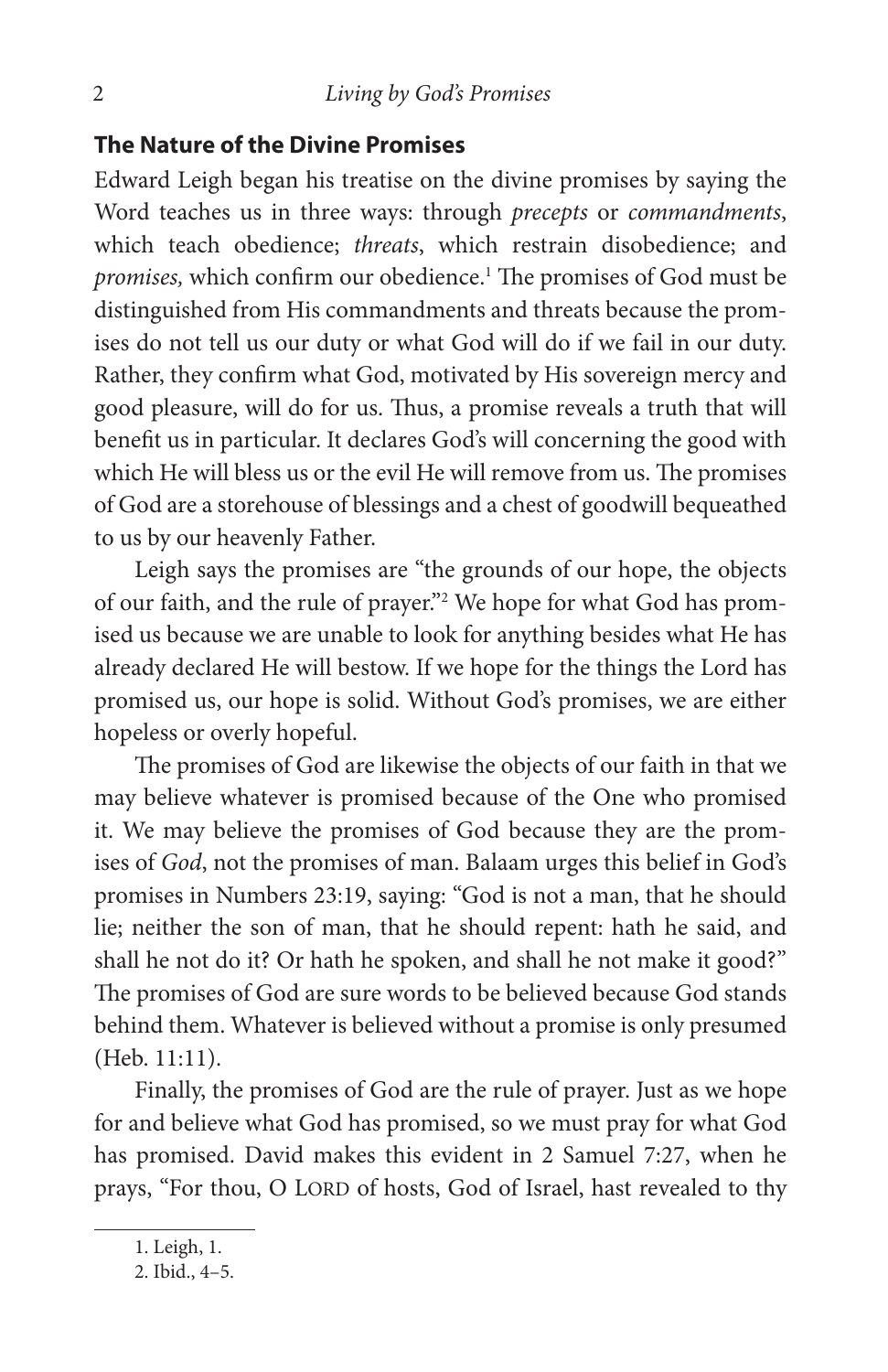servant, saying, I will build thee an house: therefore hath thy servant found in his heart to pray this prayer unto thee" (cf. Luke 1:38). Having the promise of God in hand not only emboldened David's hope and strengthened his faith, but it also fed and informed his prayer. Truly, we do not have a prayer without the promises of God.

Andrew Gray, in the first of five sermons on God's promises, defines a promise as "a glorious discovery of the good-will of God towards sinners, and withal, a purpose and intendment, and, if we may say, an engagement, to bestow some spiritual or temporal good upon them, or to withhold some spiritual or temporal evil from them."3 In other words, a divine promise declares God's goodwill, purpose, and intention toward sinners. It reveals what the Lord our God will do on our behalf; not what He hopes to do or will attempt to perform, but what He has already committed and bound Himself to accomplish for us. Gray goes even further in using the word engagement to stress that the Lord, by making a promise, so binds and engages Himself to it that it will assuredly come to pass. This agrees with Leigh's point that the promises of God are promises of truth, for the certainty of their fulfillment rests in the One who made them and bound Himself to them.

William Spurstowe indicates much the same regarding the nature of God's promises when he says that a promise is "a declaration of God's will, wherein he signifies what particular good things he will freely bestow, and the evils that he will remove."4 In this sense, a promise is a kind of "middle thing," Spurstowe says, between God's purpose and performance, between His intention of good and His execution of it upon those whom He loves. This is so inasmuch as the good that God purposes and intends to do for us, He reveals to us ahead of time by way of a promise, to grant us present comfort and to draw forth hope and expectancy. Thus, a promise is both the ground of present comfort and the expectation of future blessings.

Like Leigh, Spurstowe understands the importance of distinguishing God's promises from His threats and commands. A promise is different from a threat in that in a promise, God declares good rather than evil,

<sup>3.</sup> Gray, 117, emphasis added.

<sup>4.</sup> Spurstowe, 10.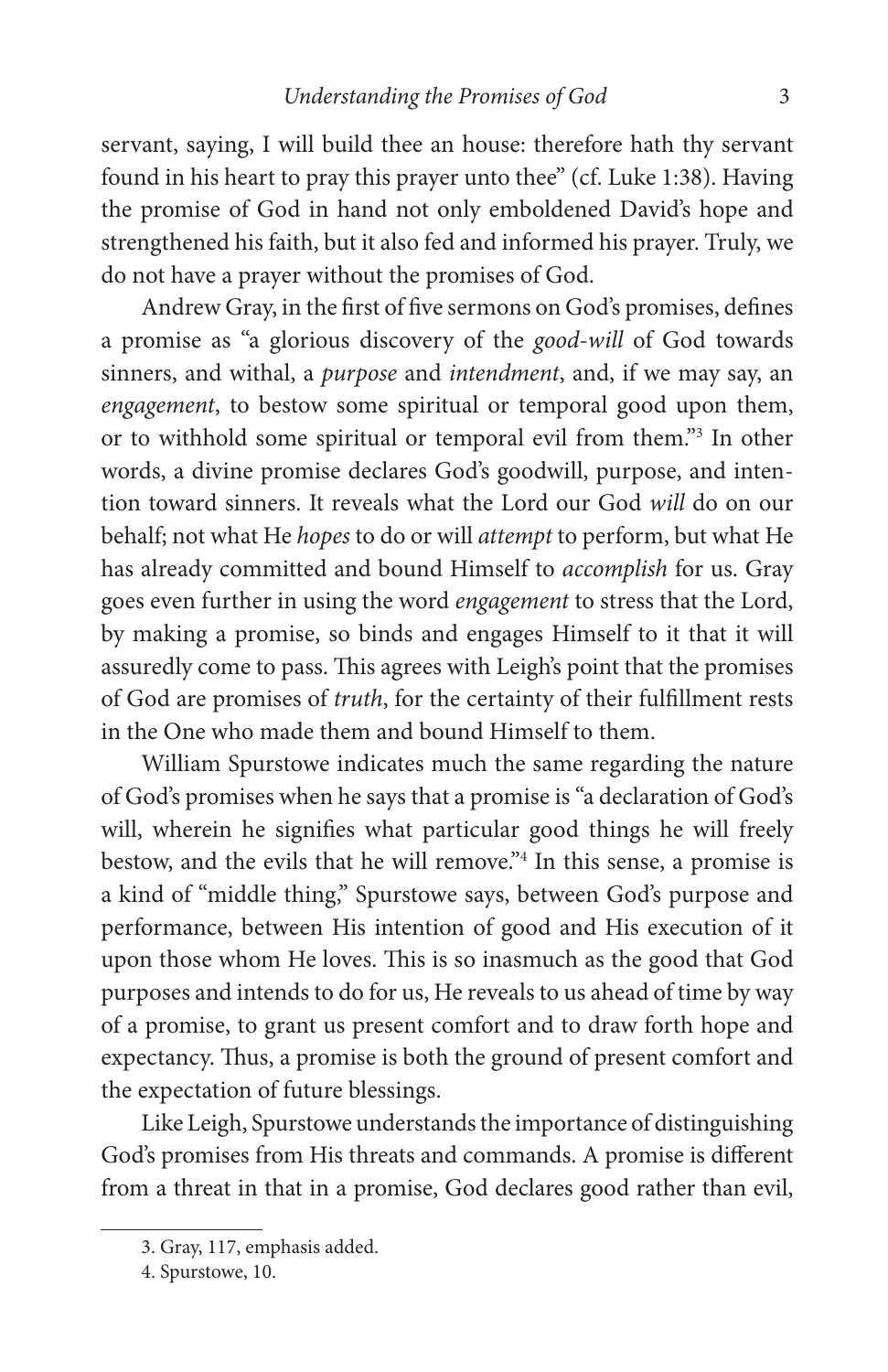and it is different from a command in that it concerns good things freely bestowed rather than a duty to be done.

Furthermore, Spurstowe suggests that the promises are "irreversible obsignations [seals] and declarations of God, which he has freely made" to believers.<sup>5</sup> God's promises are objects of our faith and hope, for faith believes those things that God has promised are true, and hope expects the performance of what faith believes. We believe what God has promised because He has committed and bound Himself to act for us. We hope for what we believe because our faith is rooted in the sure Word spoken by Him who cannot lie.

As if singing three-part harmony, each of these Puritan friends sees God's promises as sovereign declarations of good to be bestowed or evil to be removed, which God makes known to us prior to their performance, so that we might enjoy comfort and assurance as we await the fulfillment of His Word. However, while the divine promises enjoy this essential unity as to their nature, there is a great diversity in the kinds of promises the Lord has made. We should know and understand that diversity so that we might profit from the promises as the Lord intends.

#### **The Various Kinds of Divine Promises**

In a most exhaustive yet helpful outline, Leigh suggests that the divine promises are legal or evangelical, general or particular, principal or less principal, direct or by consequence, absolute or conditional, and pertain either to this life or the life to come. Similarly, Gray distinguishes the promises as absolute or conditional; temporal, spiritual, or eternal; and extraordinary—given to a particular believer as a singular privilege—or common—promises to which every believer in Christ has a right.

Legal promises are conditioned on perfect righteousness. An example of such a promise can be found in Jeremiah 7:23: "But this thing commanded I them, saying, Obey my voice, and I will be your God, and ye shall be my people: and walk ye in all the ways that I have commanded you, that it may be well unto you." Given our sinful nature and inability to keep a single command of God, this class of promises would

<sup>5.</sup> Ibid., 29.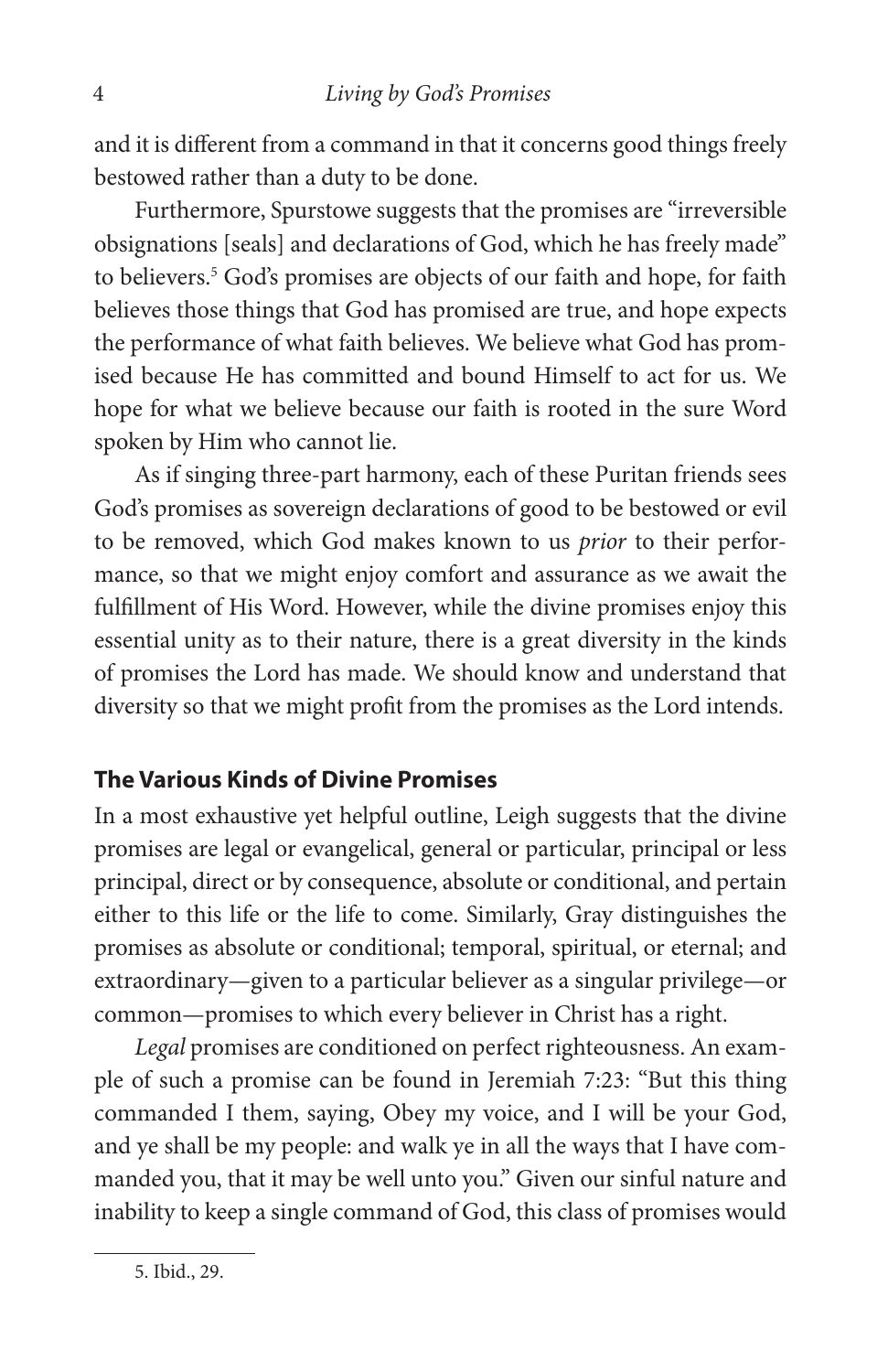be ineffective for us had not Christ, as our Head, Representative, and Savior, rendered the righteousness on which they depend for fulfillment. Through faith in Christ, we uphold the law of God (Rom. 3:31; 8:1–4) and thereby become heirs of these promises (Gal. 3:14, 29).

Evangelical promises are conditional on believing and repenting (John 3:36; 2 Cor. 7:10). Leigh says these promises are given "to the worker, not for the merit of his work, but for Christ's merit, in which both his person and work are accepted."<sup>6</sup> These promises are fulfilled, not for the sake of the person who believes or repents, as if those were meritorious acts in the sight of God, but rather because of Christ, the One in whom we have meritorious acceptance before God.

These two kinds of promises—legal and evangelical—are the root of all others. They not only show the importance of faith but make plain that the faith of those who inherit the promises of God must be in Christ, who alone has satisfied the righteous requirements of God's law. These promises are not for Christ but for those He came to save and to make partakers of the divine nature (2 Peter 1:4). Any other faith is misplaced and is therefore useless.

General promises are indefinite declarations of good that God offers to all. There is no limit on who may believe and receive such promises because God designed them as the refuge of many and a primary means of drawing sinners to Christ (John 6:44–45). Those who by the grace of God see their sin and great need for Christ are wooed by these unrestricted promises to believe that even they may look to Christ and find salvation. John 3:16 states such a general promise: "For God so loved the world, that he gave his only begotten Son, that whosoever believeth in him should not perish, but have everlasting life." By contrast, particular promises are directed to special groups of people. In Exodus 20:12, God promises long life only to those children who honor their fathers and mothers. Likewise, in Numbers 25:12–13, the Lord promises a perpetual priesthood only to zealous Phinehas and his descendants.

Principal promises are spiritual and therefore are of the greatest concern. They include the promise of righteousness (Rom. 4:5) and the

<sup>6.</sup> Leigh, 11.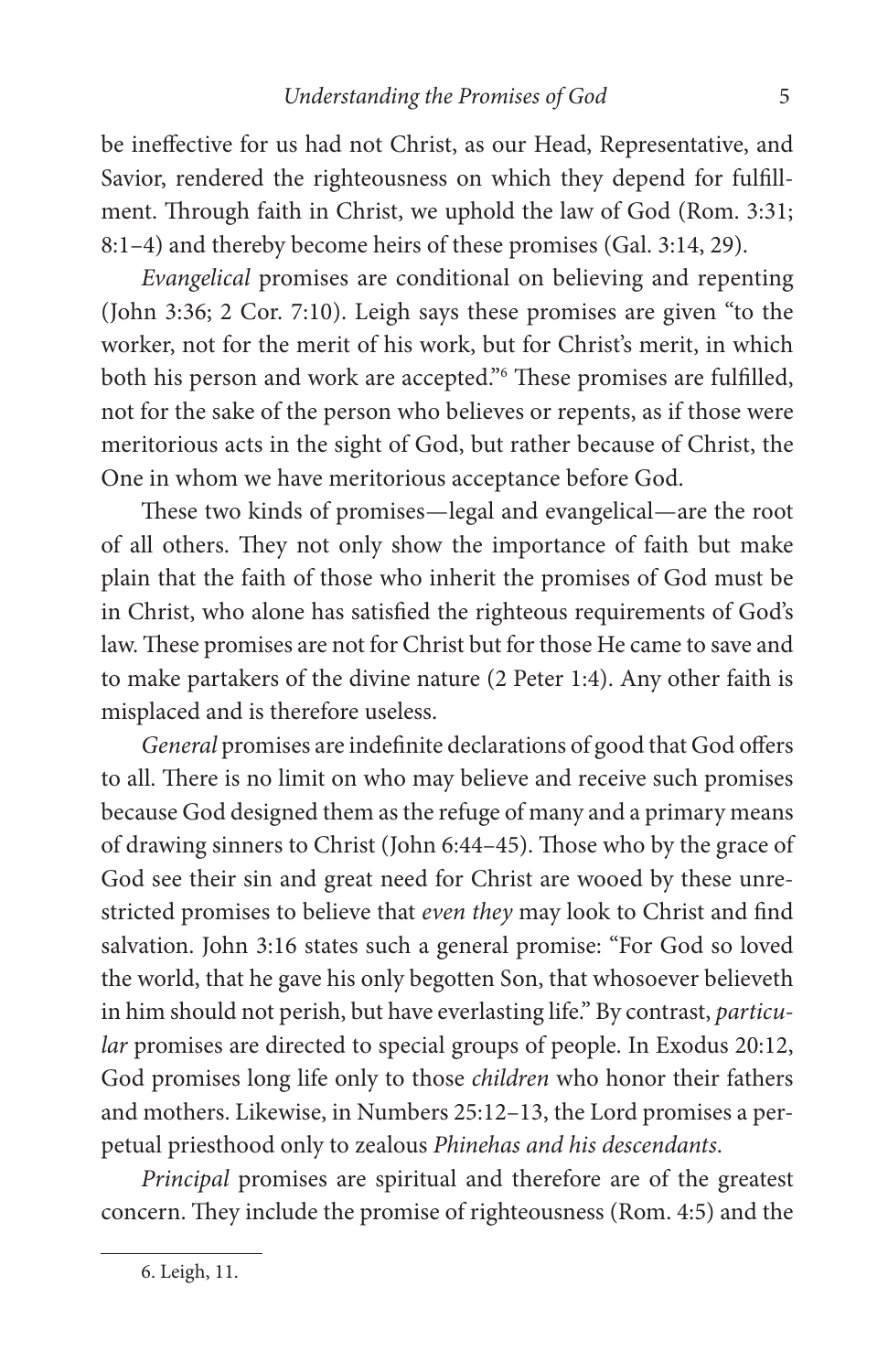remission of sins (1 John 1:9). Less principal promises are temporal and include promises such as deliverance from affliction, safety in danger, health, and wealth. Isaiah brought such a promise to Hezekiah when the Lord said, "Behold, I will add unto thy days fifteen years" (Isa. 38:5).

Direct promises are made to individuals, such as Paul on his tempestuous voyage to Rome (Acts 27:22–25), when an angel said to him, "Fear not, Paul; thou must be brought before Caesar: and, lo, God hath given thee all them that sail with thee" (v. 24). Promises implied or deduced by consequences are evident in the examples or prayers of faithful saints, since what God promises to one He promises to all who are in an equal state. For example, in James 5:11, James encourages us to remain patient in suffering by promising God's blessing to those who remain steadfast. He grounds that promise in the Lord's dealings with Job. In the same way, we discover promises in the prayers of the saints by considering those things for which they prayed and afterward obtained. As Leigh says: "The faithful calling upon God and God's gracious hearing of them are as much as a promise that God in such and such things will hear us calling upon him. David made this a ground of his faith [in] Psalm 22:4–5."7 In addition, some promises can be distinguished as pertaining either to this life, whether spiritual or temporal, or to the life to come, such as the promise of eternal life.

Finally, and most importantly, we must distinguish between absolute and conditional promises. An absolute promise declares what the Lord determines to accomplish without any reference to what we do. Such a promise was indicated in Isaiah's prophecy about the virgin birth of Christ (7:14). The Lord made this promise absolutely and sovereignly. Another example is the absolute promise of a flood that the Lord made to Noah in Genesis 6:13.

Conditional promises, by contrast, are "no further promised than God in wisdom sees to be best for his own glory and his children's good."8 In this conditional way, subject to His glory and our good, the Lord promises all temporal blessings (which Lazarus lacked), freedom from all crosses and troubles (which Job suffered), freedom from

<sup>7.</sup> Ibid., 12.

<sup>8.</sup> Ibid., 13.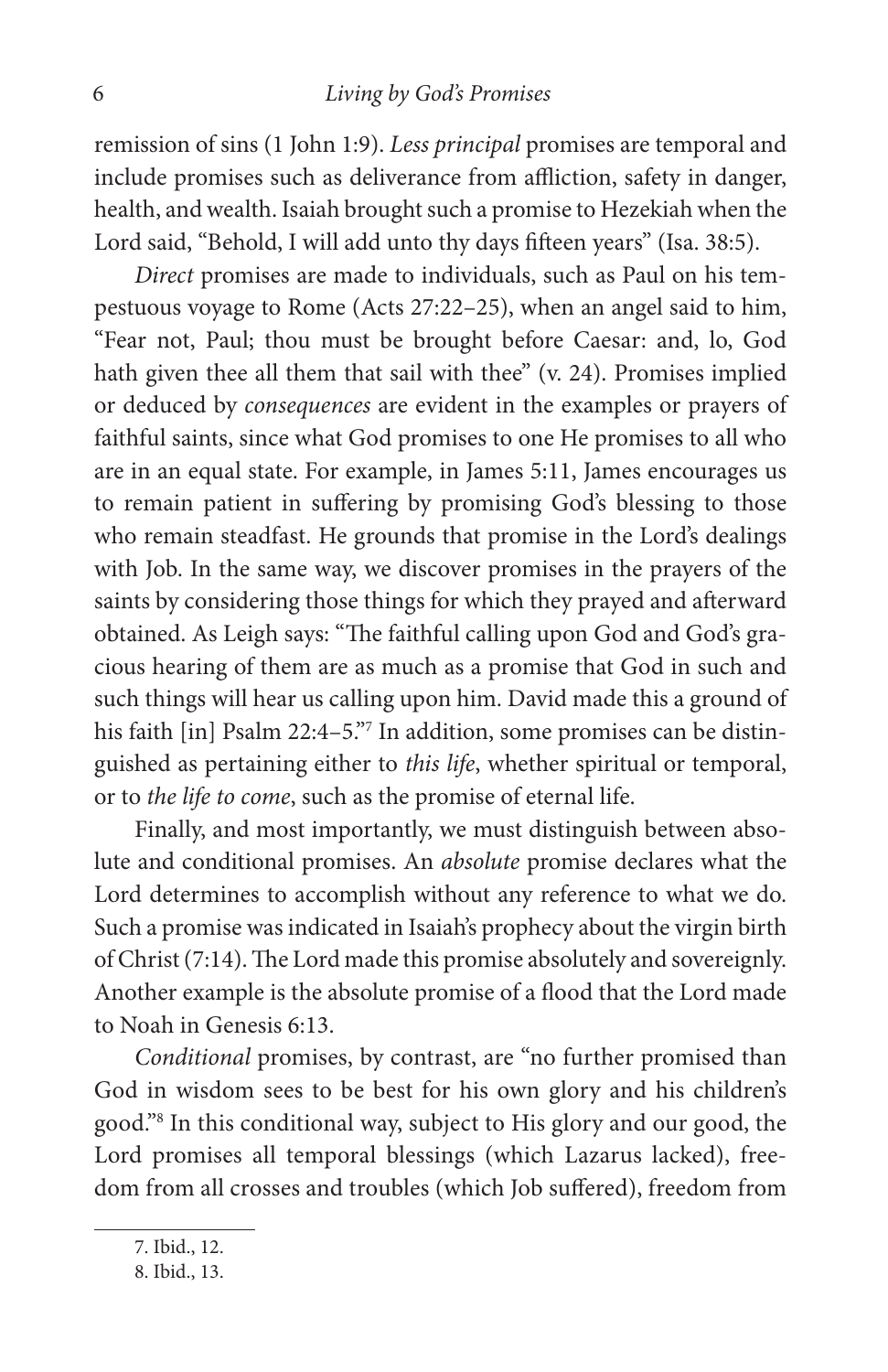temptation (which even Christ faced), less principal graces and the common gifts of the Spirit (which are variously distributed, 1 Cor. 12:8), and sanctifying grace (which varies among saints). All of these blessings are promised, but they are conditional on what God knows to be best for His glory and our good in particular situations.

Thus, absolute promises make known a certain and sovereign purpose, while conditional promises reveal what God will do if the ful fillment of those promises glorifies Him and is best for His people. We might say that with absolute promises we are passive recipients of God's sovereign pleasure, while with conditional promises something is first required of us. If we fail to meet this requirement, we may lose much spiritual comfort.

In discussing the important distinction between absolute and conditional promises, Gray says that absolute promises, such as God's sending His Son into the world, have no condition annexed to the performance of them, while conditional promises, such as the promise that he who believes shall be saved, require some condition to be met by the Christian before the promise is fulfilled. Gray then reminds us, "Yet there is not a conditional promise that is in all the covenant of grace, but it may be reduced into an absolute promise, in regard that the thing promised ... is an absolute free gift, and the *condition* of the promise is another."<sup>9</sup> In other words, the root of divine promises is the sovereign goodness of God by which He purposes and engages Himself to do good to sinners, not because of any merit in them, but out of free grace, since even the condition required (faith, repentance, or the like) is itself of God (2 Tim. 2:25; Acts 13:48; John 6:44–45, 65). Gray's words remind us of what Augustine prayed: "Command what Thou wilt, and give what Thou wilt command."<sup>10</sup>

What is the benefit of distinguishing between all of these kinds of promises? Leigh says that as "tradesmen sort their commodities, by which they live; so should believers sort their promises, upon which they trust."<sup>11</sup> Some promises, such as Isaiah 40:31, offer encouragement;

<sup>9.</sup> Gray, 117, emphasis added.

<sup>10.</sup> http://www.christianitytoday.com/ct/2002/juneweb-only/6-24-53.0.html

<sup>11.</sup> Leigh, 16.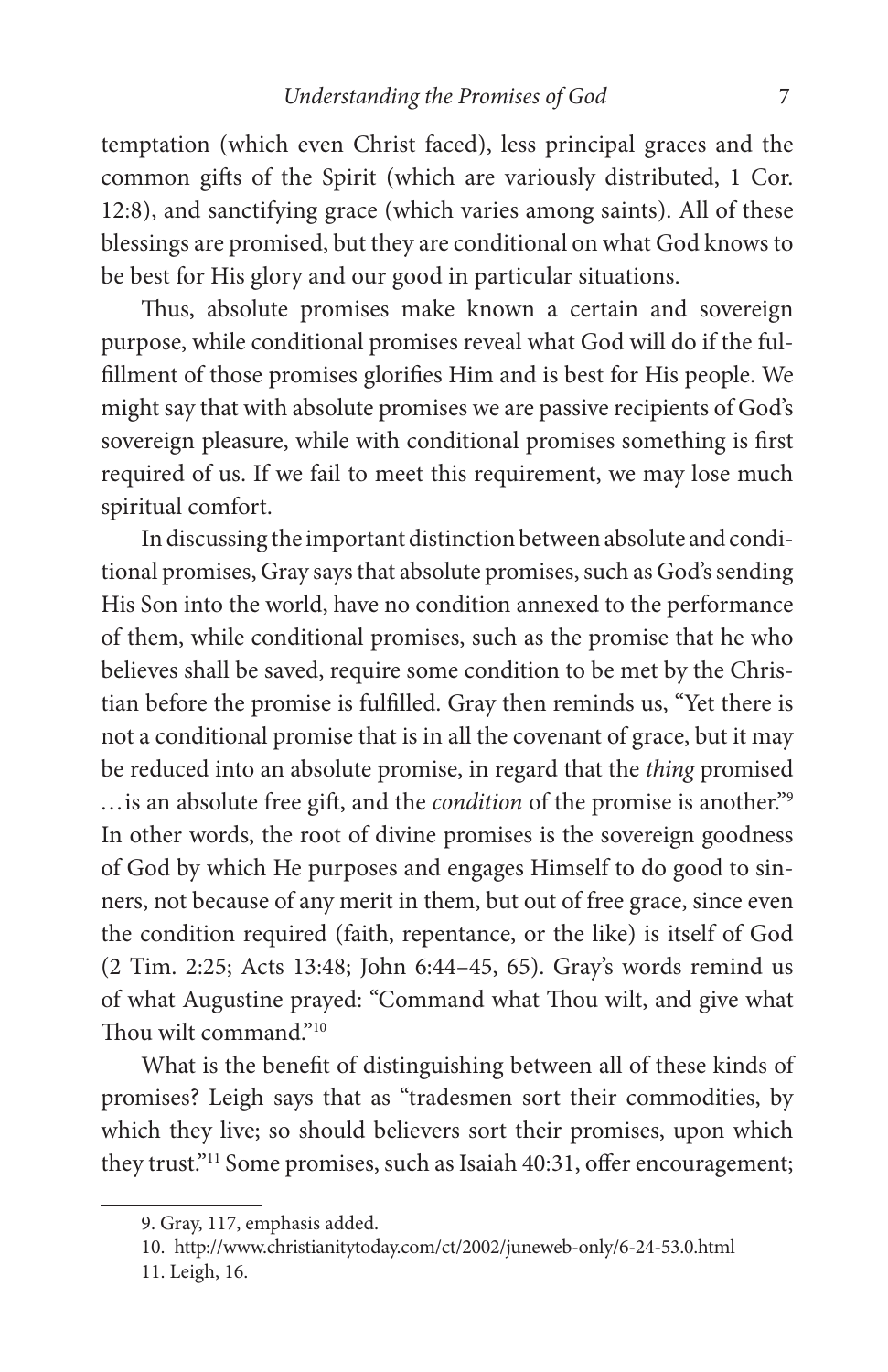some, such as 1 Corinthians 10:13, give comfort; some bring rewards (Ps. 84:11); and some, privileges (John 1:12). Knowing what kind of promise we are dealing with not only guides us in appropriating it but also guards us against the evil of presumption.

#### **The Excellence and Worth of the Divine Promises**

Nothing is so excellent, so precious, and so sweet as a promise of God. The Scriptures call the promises the unsearchable riches of Christ, the bonds of love, and the inheritance of God's people. They are "a rich mine of spiritual and heavenly treasures; a garden of [the] most precious flowers [and] medicinal herbs; they are as the Pool of Bethesda for all diseases, for all sorts of persons, and at all times."12

Leigh says the promises are precious because God is the Author who gave them and Christ is the One who purchased them. They are precious in the free manner in which they are given and in the great and inestimable profit that flows from them. They are also precious because they promise eternal glory and virtue, and because through them we become partakers of the divine nature (2 Peter 1:4).

Gray identifies eight respects in which the promises are exceedingly precious. They are precious, first, because of the great price that was laid down for them, which was the blood of Christ. Second, they are precious because of the great things that are promised in them. Third, they are precious because of the great advantage afforded to a Christian who enjoys them. They are "the pencils that draw the ... lineaments of the image of Christ upon the soul."<sup>13</sup> Fourth, they are precious because of their close relationship with Jesus Christ, for what are the promises but streams and rivulets that flow from Him? As Gray asks, "Can this fountain that is sweet in itself, send forth any bitter waters?"<sup>14</sup>

Fifth, the promises are precious because they are the objects of faith, the precious mother of all graces. Sixth, the promises guide and lead us to Christ, for there is not a single promise that does not cry out to us

<sup>12.</sup> Ibid.

<sup>13.</sup> Gray, 157.

<sup>14.</sup> Ibid.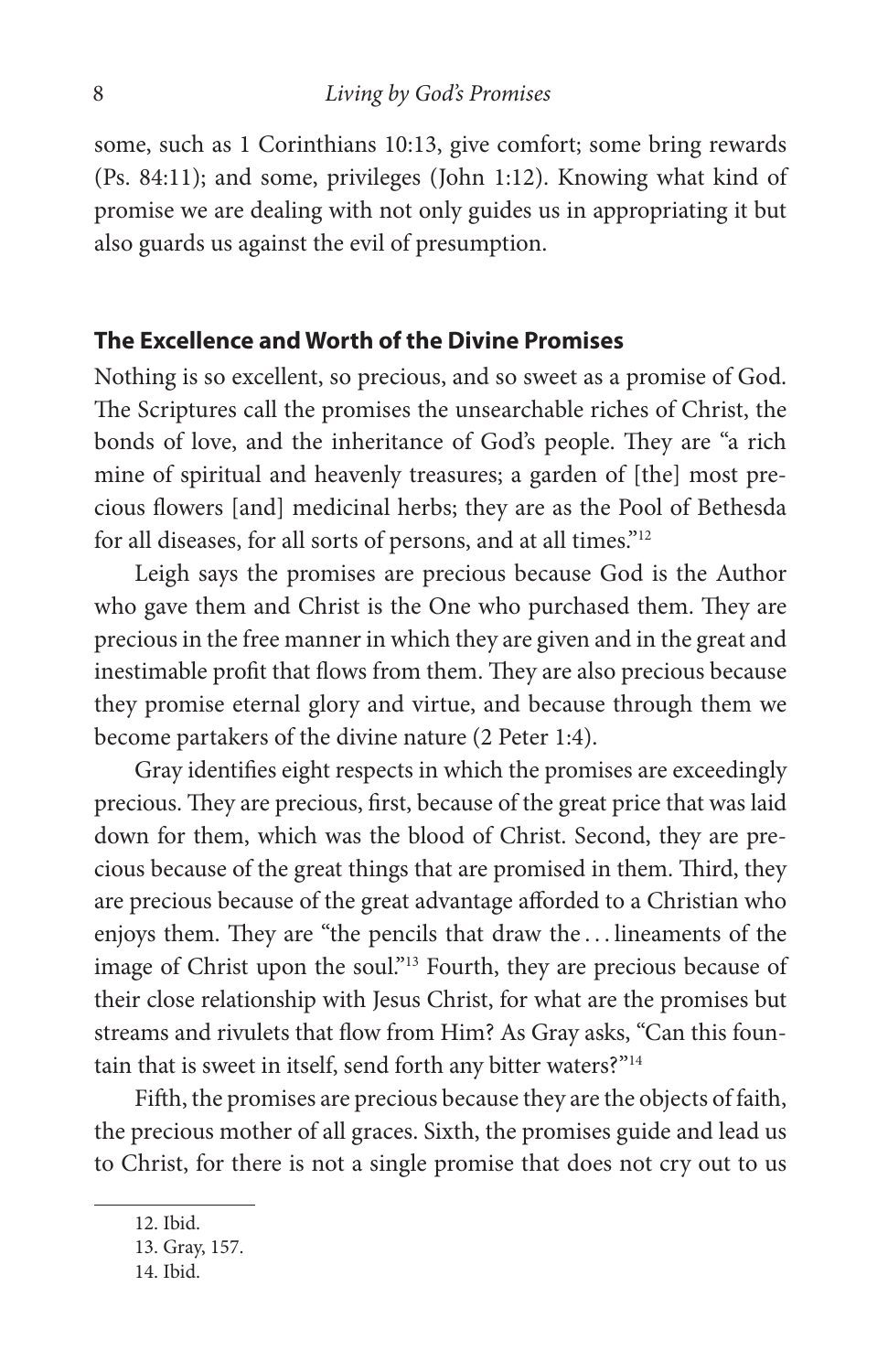in a loud voice, "O, come to Christ!" and there is no access to Jesus but by a promise. Seventh, the saints of all ages have found great sweetness and unspeakable delight in the promises. Eighth, the saints have a high and matchless account of the promises and thereby commend them to us. How can we doubt the preciousness of God's promises when these arguments surround us like a cloud of witnesses?15

Spurstowe summarizes the excellence and preciousness of the promises in three main points. He says, first, the promises are precious because Christ is the root and principle from which the promises spring. Second, they are the objects of faith, through which they feed, nurture, and sustain every other grace. Third, the promises are precious because of what they contain to interest believers and give them a right to believe. Thus, we come full circle out of Christ and back to Christ: from Christ to the promises, from the promises to faith, and from faith to the things promised, the chief of which is Christ Himself, in whom are all other blessings!

Finally, as to the great and immeasurable worth of God's promises, Spurstowe suggests that while the principle of every believer's life is faith in Christ, the means of its preservation are the promises.<sup>16</sup> From our implantation into Christ at the first to our full enjoyment of Him at the last, God's promises are the chief aids to our life and our growth. Using 1 John 2:12–14 ("Little children, young men, and fathers") as three stages of the Christian life, Spurstowe shows how the promises are suited to all phases of life. He says:

The promises are the babe's milk by which they are nourished, the full breasts from which they suck both grace and comfort; they are the young men's evidences, by which they are animated to combat with the wicked one, and assured of being crowned with victory over him; they are the old men's staff, upon the top of which like aged Jacob they may safely lean, and worship God; it being a staff for power like Moses' rod, and for flourishing like Aaron's [rod], budding, blossoming, and yielding precious fruit. So that it is of more than ordinary concernment unto every one of them that look upon themselves as

<sup>15.</sup> Ibid., 157–58.

<sup>16.</sup> Spurstowe, 2.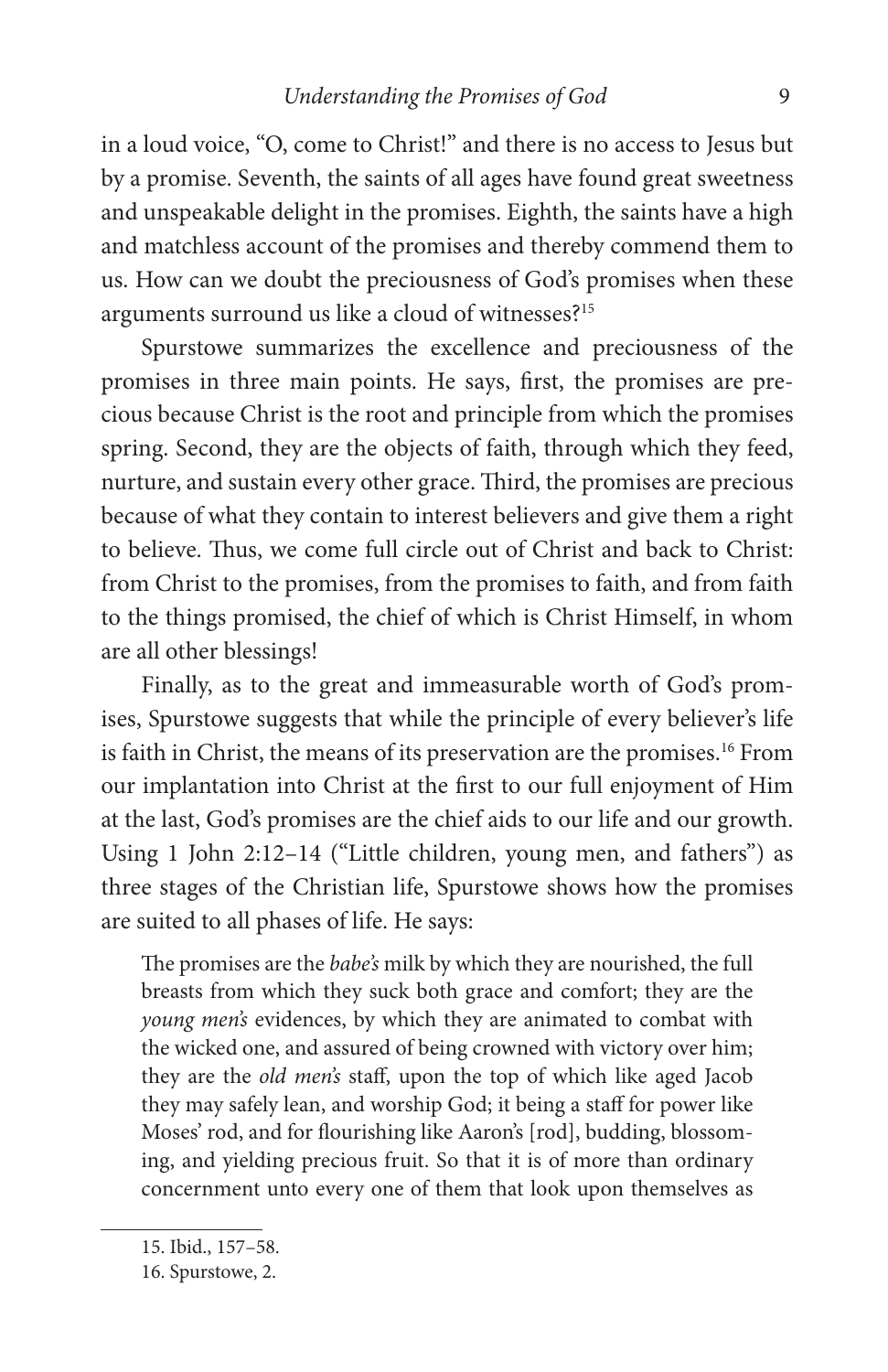believers . . . not to be supine [i.e., negligent] and careless in the frequent use, and due application of the promises.<sup>17</sup>

We have now sketched with a Puritan pen the nature of God's promises, the various categories into which they are grouped, and why they are so precious to us. With these three points in mind, we already have a better understanding of the divine promises than we did before. Yet we have barely scratched the surface of what the Puritans taught. If such gems and treasures are so readily apparent on the surface of our study, what diamonds will be found in its source? What sweetness can we expect at the fountainhead if the waters that flow from it are so profitable? Let us then follow the stream to its source.

### **Study Questions**

- 1. Why do you think the Puritans wrote so extensively on the promises of God? Why are believers today prone to make so much less of God's promises?
- 2. Why should God's promises be an important part of the life of His children? If you are a believer, why are you often reticent to plead on God's promises? How could you make more use of the promises than you presently do?
- 3. Edward Leigh says God's promises are "the grounds of our hope, the objects of our faith, and the rule of prayer." What does he mean by that? In what ways is each of these expressions true?
- 4. What encouragement should we glean from Andrew Gray's observation that God's promises imply God's goodwill, purpose, and intention toward sinners?

<sup>17.</sup> Ibid., 2–3.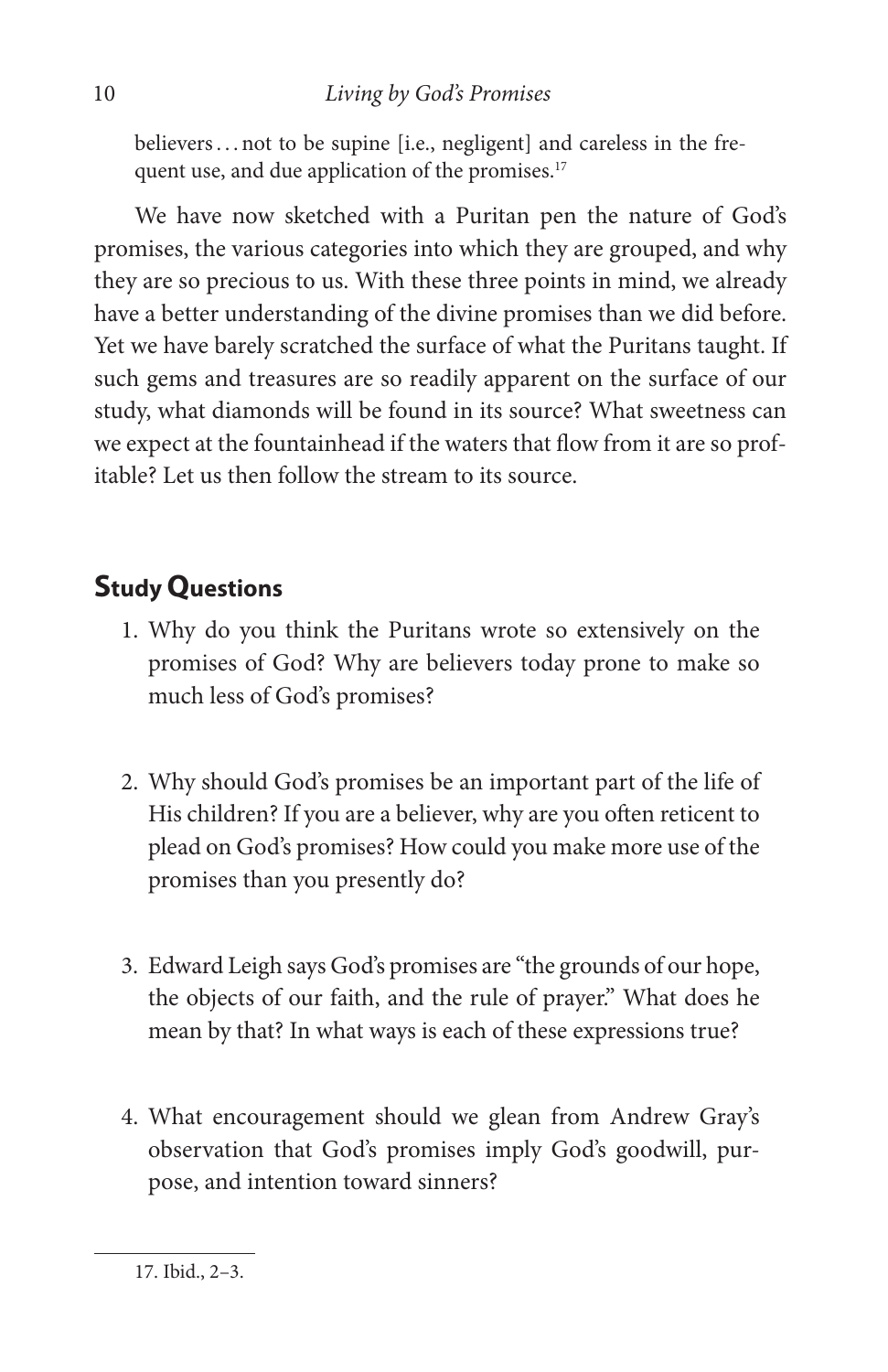- 5. What does William Spurstowe mean by saying that a promise of God is a "middle thing" between God's purpose and God's performance?
- 6. How do God's promises differ from His threats and His commands?
- 7. How would you define God's promises?
- 8. Why is it important to distinguish what kind of promise we are dealing with when reading the Scriptures?
- 9. Explain the difference between conditional promises and absolute promises. Explain how God's conditional promises are rooted in His absolute promises. How does your explanation prevent you from falling into an Arminian view of God's promises?
- 10. List ten precious promises contained in the Bible. (For help, look at some verses in Edward Leigh's appended "Table of Promises.") Provide ten reasons why these promises should be exceedingly precious to believers (2 Pet. 1:4).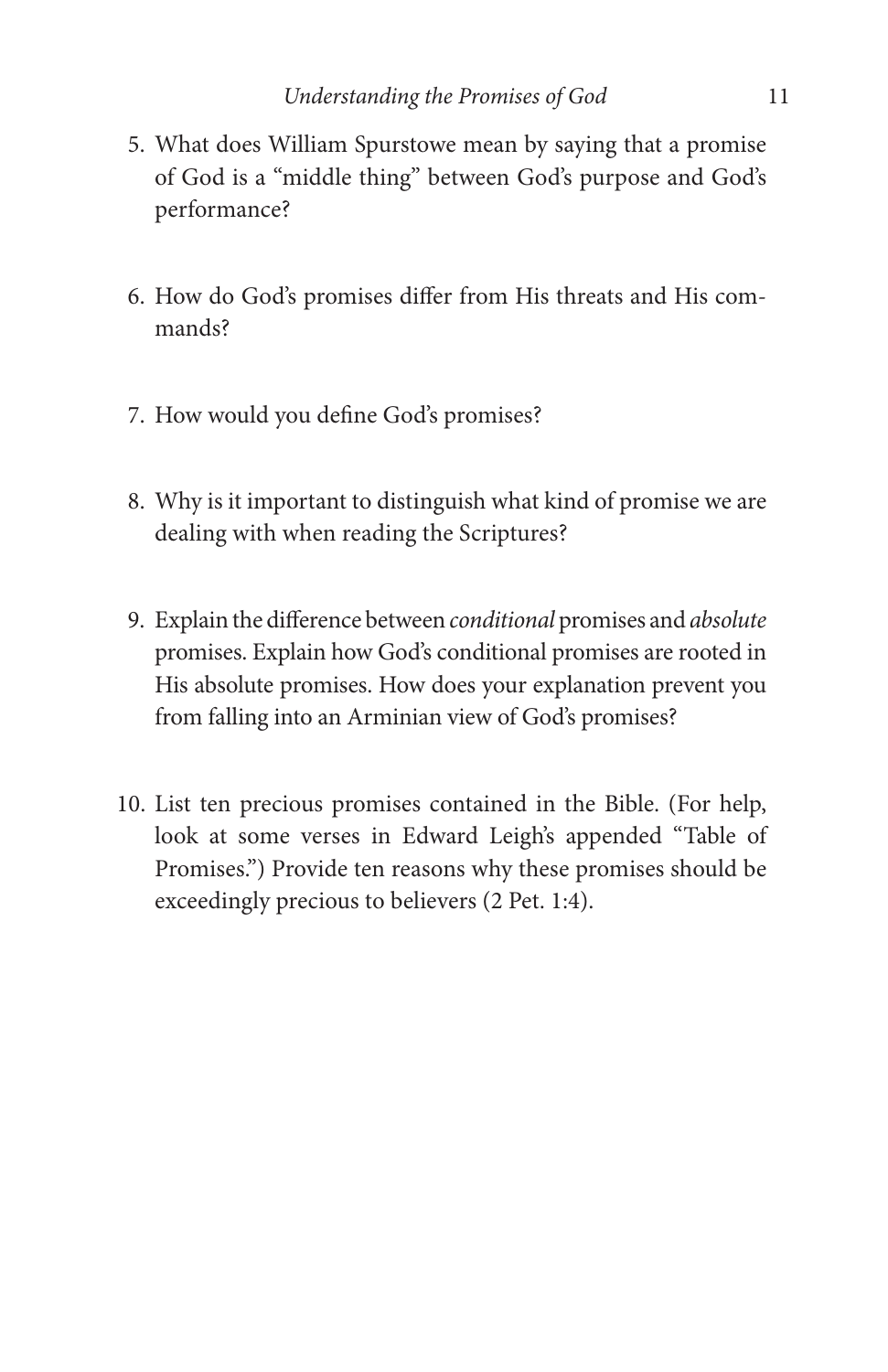### APPENDIX

## A Table of Promises

which I have observed in reading over the Bible, as they are dispersed in the several books of Scripture

—Edward Leigh

#### **OLD TESTAMENT**

| <b>Genesis</b>             | 23:20, 22, 23, 25, 26, 27 | 5:10, 29, 33               |
|----------------------------|---------------------------|----------------------------|
| 3:15                       | 28:38                     | 6:2, 3, 18                 |
| 6:18                       | 29:45, 46                 | 7:6, 9, 12, 13, 14, 15, 16 |
| 8:22                       | 30:6                      | 8:1                        |
| 9:2, 9, 11, 13, 15, 16, 27 | 32:10, 13                 | 9:3, 14                    |
| 12:2,3                     | 33:2, 14, 19              | 10:9                       |
| 13:15, 16, 17              | 34:6, 7, 24               | 11:8, 9, 12, 14, 15, 21,   |
| 16:10, 12                  |                           | 23, 24, 25, 27, 31         |
| 17:2, 4, 6, 7, 8, 16, 20,  | Leviticus                 | 12:7, 12, 18, 25, 28       |
| 21                         | 1:4                       | 13:11                      |
| 18:10, 14, 18              | 18:5                      | 14:2, 29                   |
| 21:12,13                   | 20:24                     | 15:4, 6, 18                |
| 22:17, 18                  | 25:13, 18, 19, 21         | 16:15,20                   |
| 26:2, 3, 24                | $26:4-13, 42, 44, 45$     | 18:15, 18                  |
| 28:13, 14, 15              |                           | 19:13                      |
| 31:3                       | <b>Numbers</b>            | 20:1, 4                    |
| 35:11, 12                  | 6:27                      | 21:8                       |
| 46:3, 4                    | 11:17                     | 22:7                       |
| 48:19, 21                  | 15:25, 26, 28             | 23:14,20                   |
| 49:10, 25                  | 18:5                      | 24:19                      |
| 50:24                      | 20:8                      | 25:15                      |
|                            | 21:8                      | 26:18, 19                  |
| <b>Exodus</b>              | 23:19, 21, 23             | $28:1 - 14$                |
| 3:12,21                    | 24:7, 9, 17               | 29:9                       |
| 4:12                       | 25:12, 13                 | $30:3-10$ , 16, 20         |
| 6:6, 7, 8                  | 32:22                     | 31:6, 8, 23                |
| 8:22                       | 35:34                     | 32:9,30                    |
| 12:13,23                   |                           | 33:11, 29                  |
| 14:13                      | Deuteronomy               |                            |
| 15:26                      | 2:25                      | Joshua                     |
| 19:5,6                     | 3:2, 21, 22, 28           | 1:5, 7, 8, 9               |
| 20:2, 6, 24                | 4:1, 10, 29, 30, 31, 40   | 6:17                       |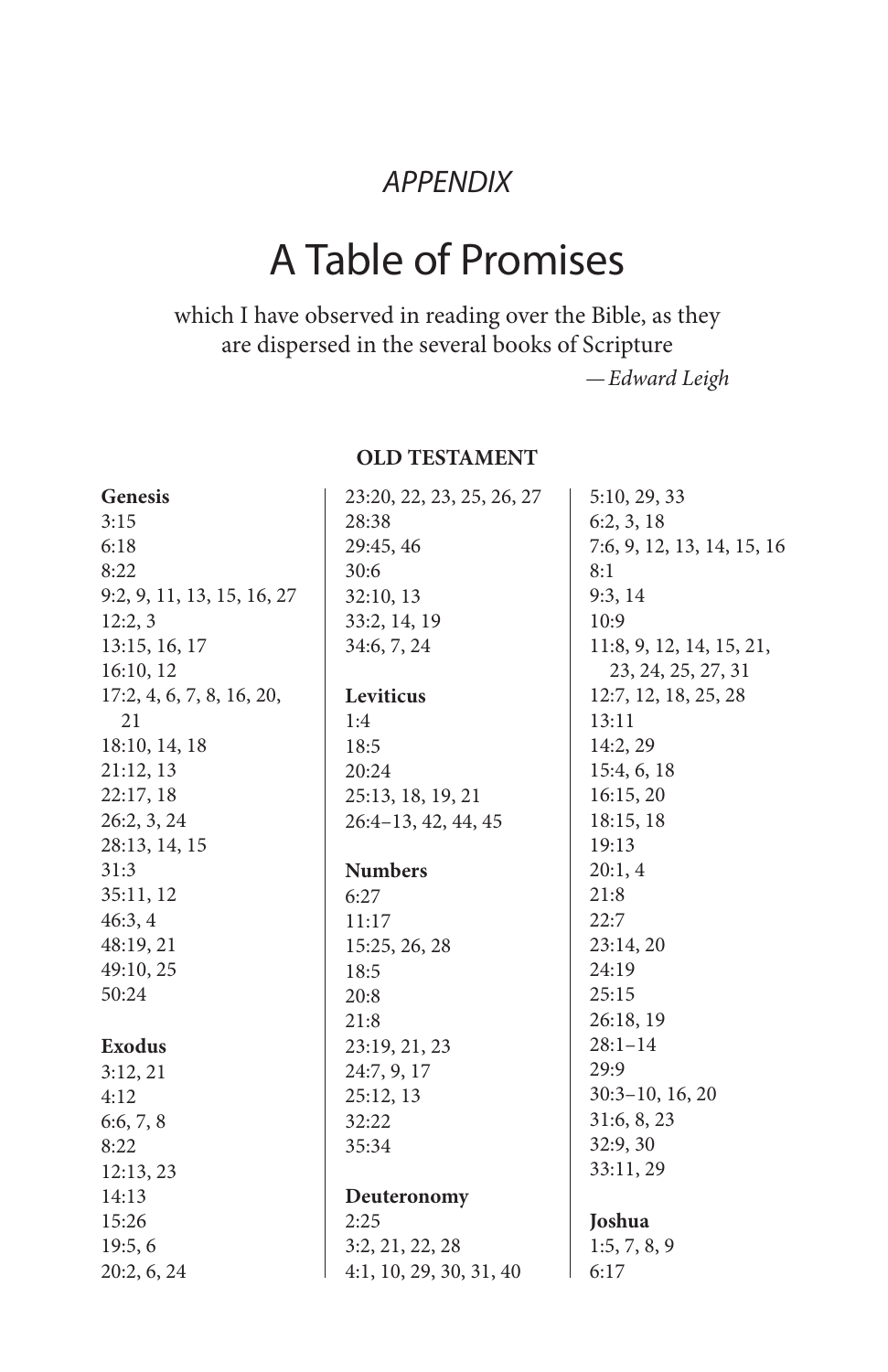| 166                      | Living by God's Promises   |                           |
|--------------------------|----------------------------|---------------------------|
| 10:8                     | 7:14, 15, 16, 18           | 29:11                     |
|                          | 16:9                       | 30:5                      |
| Judges                   | 19:11                      | 31:19, 20, 23, 24         |
| 6:16                     | 20:17, 20                  | 32:1, 2, 6, 7, 10         |
| 7:7                      | 30:9                       | 33:12, 18, 19             |
| 13:3, 5                  | 34:28                      | $34:7, 8, 9, 10, 12-21$   |
| 20:28                    |                            | 35:10, 27                 |
|                          | Ezra                       | 36:8,9                    |
| 1 Samuel                 | 8:22                       | $37:3-7, 9, 11, 16-20,$   |
| 2:6, 7, 8, 9, 10, 30     | 9:12                       | 22-30, 31, 33, 34,        |
| 9:16                     |                            | 37, 40                    |
| 10:6                     | Nehemiah                   | 40:3, 4, 16               |
|                          |                            | 41:1, 2, 3                |
| 12:14, 22                | 1:5, 9                     | 45:15                     |
| 2 Samuel                 | 9:29                       | $46:1-5, 7, 11$           |
|                          |                            | 47:3,4                    |
| 7:10, 12, 13, 14, 15, 16 | Job                        | 48:14                     |
| 22:31                    | $5:11, 15-27$              | 50:15, 23                 |
|                          | 8:6,7                      |                           |
| 1 Kings                  | $11:15 - 20$               | 51:17                     |
| 2:3,4                    | 17:9                       | 52:6                      |
| 3:14                     | 22:21,23ff.                | 55:22                     |
| 6:12, 13                 | 33:25, 26, 28              | 56:8                      |
| 8:23                     | 34:1                       | 58:10                     |
| 9:3,5                    | 36:7, 9, 10, 11            | 62:2, 6, 7                |
| 11:38                    |                            | 64:10                     |
| 17:14                    | Psalms                     | 65:4                      |
| 20:13                    | 1:1, 3, 6                  | 66:4                      |
| 21:29                    | 2:2, 8, 12                 | 67:6,7                    |
|                          | 3:8                        | 68:3, 13                  |
| 2 Kings                  | 4:3                        | 69:32, 33, 35, 36         |
| 4:16                     | 5:11,12                    | 70:4                      |
| 7:1                      | 9:8, 9, 18                 | $72:5-9$ , $11-15$ , 17   |
| 10:30                    | 10:14                      | 73:24                     |
| 17:39                    | 11:7                       | 75:10                     |
| 19:30, 31, 34            | 12:5, 6, 7                 | 76:9                      |
| 20:5, 6                  | 15:2, 3, 4, 5              | $81:10, 13-16$            |
| 21:7,8                   | 16:11                      | 84:4, 5, 7, 11, 12        |
| 22:20                    | 17:7                       | 85:8, 9, 12, 13           |
|                          | 18:2, 30                   | 86:5                      |
| 1 Chronicles             | $19:7 - 12$                | 87:2                      |
| 17:9, 10, 11, 12, 13, 14 | 22:26, 27, 30              | 89:4, 15, 16, 23, 24, 26, |
| 22:9, 10, 13             | 23:1,4                     | 28, 29, 33, 34, 37        |
| 28:6, 7, 8, 9, 20        | 24:4, 5                    | $91:1, 2-7, 10-16$        |
|                          | 25:3, 8, 9, 10, 12, 13, 14 | $92:12 - 14$              |
| 2 Chronicles             | 27:1, 3, 5, 10, 14         | $94:12-15$                |
| 1:12                     | 28:8                       | 96:13                     |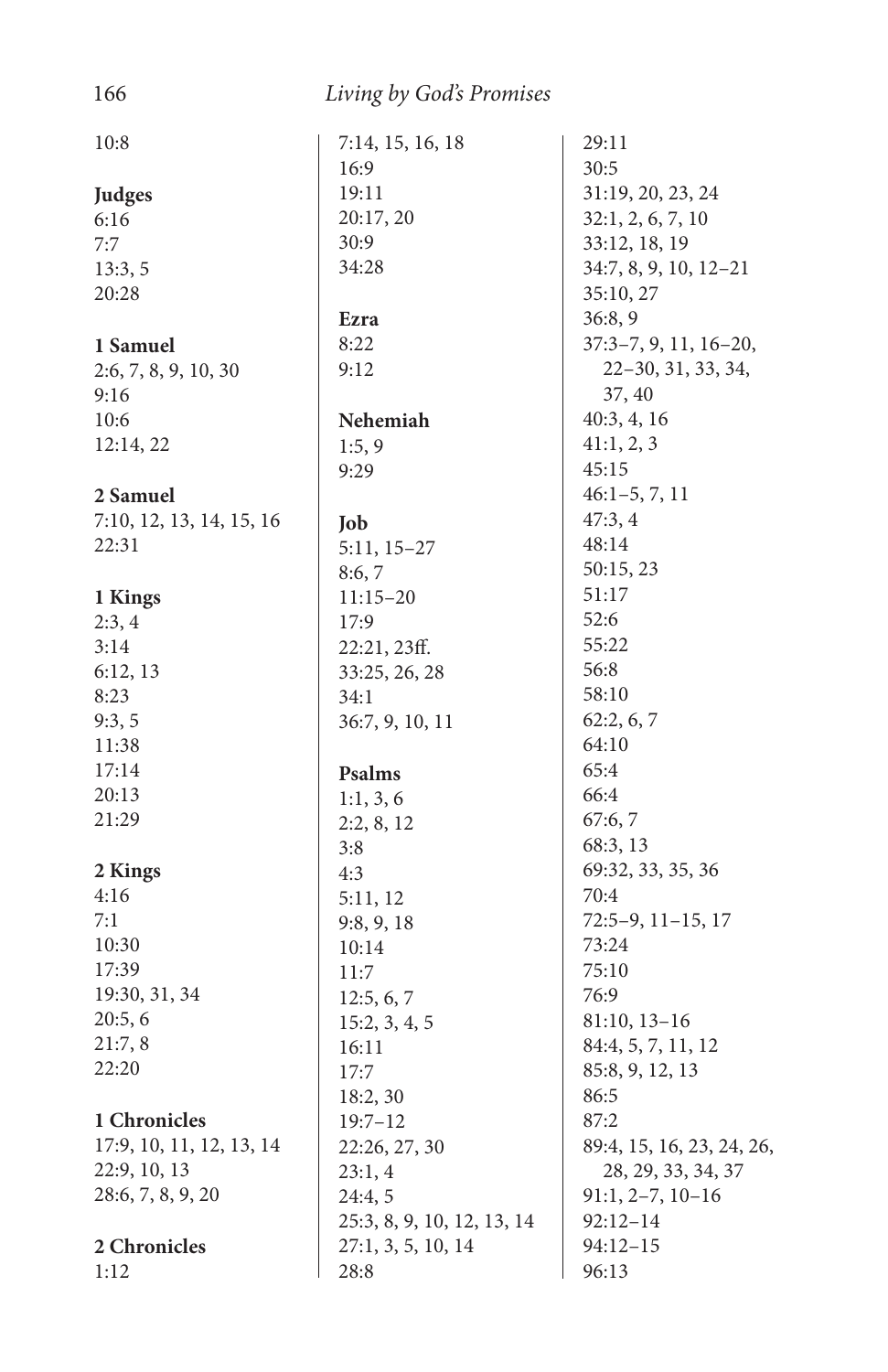| 97:10, 11                    | $11:2-6$      |
|------------------------------|---------------|
| 98:9                         | 27, 2         |
| $102:15-18,20$               | 12:3, 6       |
| 103:3, 8-13, 17, 18          | $19-2$        |
| 106:3                        | 13:2, 4       |
| 107:9, 36, 38                | 21, 2         |
| 110:2, 3                     | 14:11,        |
| 111:5, 10                    | 15:6, 8       |
| $112:1-4, 6-9$               | 16:3,7        |
| 113:7, 8, 9                  | 17:2          |
| 115:9-11, 13                 | 18:10,        |
| 116:15                       | 19:16,        |
| 117:2                        | 20:7, 2       |
| 118:5                        | 21:21         |
| 119:1, 2, 49, 71, 130,       | 22:4, 5       |
| 165                          | 23:13,        |
| 121:3, 4, 5, 6, 7, 8         | 24:14,        |
| 122:6                        | 27:18         |
| 125:1, 2, 3                  | 28:10,        |
| 126:5, 6                     | $25 - 2$      |
| 127:3, 5                     | 29:17,        |
| $128:1-6$                    | 30:5          |
| 130:4, 8                     |               |
| 132:11-19                    | <b>Eccles</b> |
| 135:4                        | 8:12          |
| 137:8, 9                     | 11:1          |
| 138:6, 7                     |               |
| 140:12, 13                   | Isaiah        |
| 144:15                       | 1:18, 1       |
| 145:8, 9, 13, 18, 19, 20     | 2:2, 3,       |
| 146:5, 7, 8, 9               | 3:10          |
| 147:2, 3, 6, 11, 19          | 4:2, 5,       |
| 149:4                        | 6:13          |
|                              | 7:14          |
| <b>Proverbs</b>              | 9:3, 6,       |
| 1:7, 23, 33                  | 10:10,        |
| 2:4, 5, 7, 8, 9, 11, 12, 21  | 11:1,2        |
| 3:2, 4, 10, 12, 13, 16-18,   | 12:3          |
| $22 - 26, 33 - 35$           | 14:1, 2       |
| 4:9, 8, 9, 13, 18, 22        | 17:2,6        |
| 6:22, 24                     | 19:17,        |
| 7:5                          | 22:22,        |
| 8:17-19, 21, 34, 35          | 24:13         |
| 9:8, 9, 10                   | 25:4, 6       |
| 10:2, 3, 4, 6, 7, 9, 16, 17, | 26:3, 9       |
| 22, 24, 27-30                | 27:3,5        |

 $:2-6, 8, 9, 18-22, 26,$ 27, 28, 30, 31 12:3, 6, 7, 11, 13, 14, 19–22, 24, 27, 28 13:2, 4, 6, 13, 15, 18, 20, 21, 25  $: 11, 22, 26, 34$ 15:6, 8, 16, 29, 33 16:3, 7, 8, 13, 20 18:10, 12, 20 19:16, 17, 23  $28:7,28$  $:4, 5, 9, 15, 19$ 23:13, 14, 24 24:14, 25  $23, 14, 18-20, 23,$ 25–27  $217, 18, 23, 25$ **Ecclesiastes** 18, 19 2:2, 3, 4 4:2, 5, 6 9:3, 6, 7  $:10, 20$  $:1, 2, 4, 6-10, 12, 13$  $: 1, 2, 3$  $12, 6, 7, 8$ 19:17, 22, 24 22:22, 23  $:4, 6, 8, 9$  $6:3, 9, 12$  $2:3, 5, 6, 8, 9$ 31:7 63:9 64:4 **Jeremiah**

28:5, 12 29:8, 19, 23, 24 30:18–27, 29 32:1, 2, 3, 4, 17, 18 33:6, 16, 17, 19, 20, 21, 24  $35:1, 2, 4ff.$ 37:31, 32 38:5, 6 40:1–5, 10, 11, 29, 31 41:10–14, 16–19, 25 42:1, 3, 4, 6, 7, 16 43:1–5, 25 44:3–5, 22 45:17, 24, 25 46:4, 10, 13 48:9, 17, 18, 19 49:6, 8, 9, 10, 12, 13, 15, 16, 22, 23, 25, 26 50:10 51:3, 4, 5, 6, 11, 12, 13 52:1, 6, 10, 12, 13 53:5, 11, 12 54:3, 4, 5, 7ff. 55:1, 3, 5, 7, 9, 13 56:2, 5–8 57:2, 13, 15, 16, 18, 19 58:8–15 59:19, 20, 21 60:2–9, 13–18, 19, 20, 21, 22 62:2–4, 11 65:1, 9, 13, 14, 16, 17ff. 66:2, 5, 11–14, 18–20, 22

#### 1:8, 19 3:1, 12, 15, 17, 18 4:1, 2, 14 6:3, 16 7:3, 7, 23 11:4, 5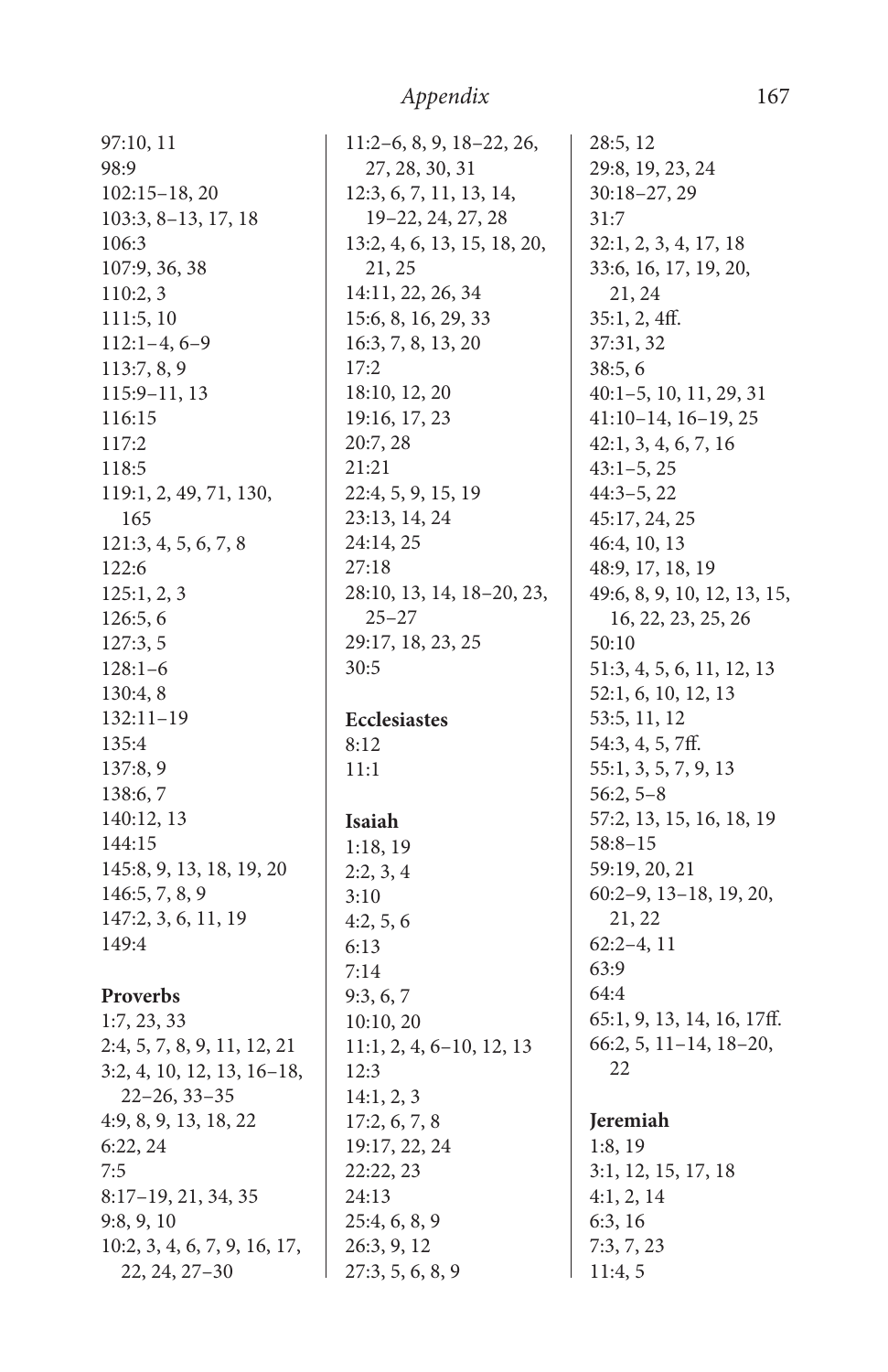12:14–16 15:9, 11–21 17:7, 8, 24–26 18:8 22:4 23:4, 5, 6, 22 24:6, 7 26:13 27:22 29:10, 11–14 30:3, 8–11, 16–22 31:1, 3, 4, 5, 8, 9, 10, 12–14, 20, 23, 24, 27, 28, 31, 33, 34 32:37–43, 44 33:3, 6, 7, 8, 9, 11, 14–18, 21 34:5 35:19 38:20, 24 39:18 42:10, 11, 12 45:5 46:27, 28 50:4, 5, 34

#### **Lamentations**

3:25, 31, 32, 33

#### **Ezekiel**

6:8 9:4 11:16–20 12:16, 28 14:22 16:60–62 17:23 18:9, 21, 22, 27, 28, 30 20:11, 13, 21, 40, 41, 43 28:25, 26 29:13, 14, 21 33:11, 15, 16, 19 34:11–16, 22, 31 36:24–32, 33, 34 37:21ff. 39:25 44:28

**Daniel** 11:35 12:1, 2, 3, 4, 10, 12

#### **Hosea**

1:7 2:14, 15, 16, 18ff. 3:5 6:1, 2, 3 10:12 11:8–11 12:9 13:14 14:3ff.

**Joel**

2:13, 14, 18–30, 32 3:2, 7, 16, 20

**Amos** 3:7, 12

5:4, 6, 14, 15 9:13, 14, 15

**Jonah** 3:9

**Micah** 2:7

4:1, 2, 3, 4, 6, 7, 12 7:8, 9, 18–20

**Nahum** 1:7, 12, 13

**Habbakuk** 2:3, 4, 14 3:17, 18, 19

**Zephaniah** 2:3, 7, 9 3:9, 12, 13, 16ff.

**Haggai** 2:4, 7, 9, 19, 23

#### **Zechariah**

1:3, 14, 16, 17 2:5, 8, 10, 11 3:8 4:7 6:12, 13, 15 8:3, 4, 5, 7, 8, 12, 13, 21, 22 9:9, 10, 16 10:6, 7, 8, 9, 10, 12 12:8, 10 13:1, 2, 7, 9 14:8, 9, 11, 21

**Malachi**

1:11 3:1, 3, 4, 7, 10–12, 16–18 4:2, 3, 5, 6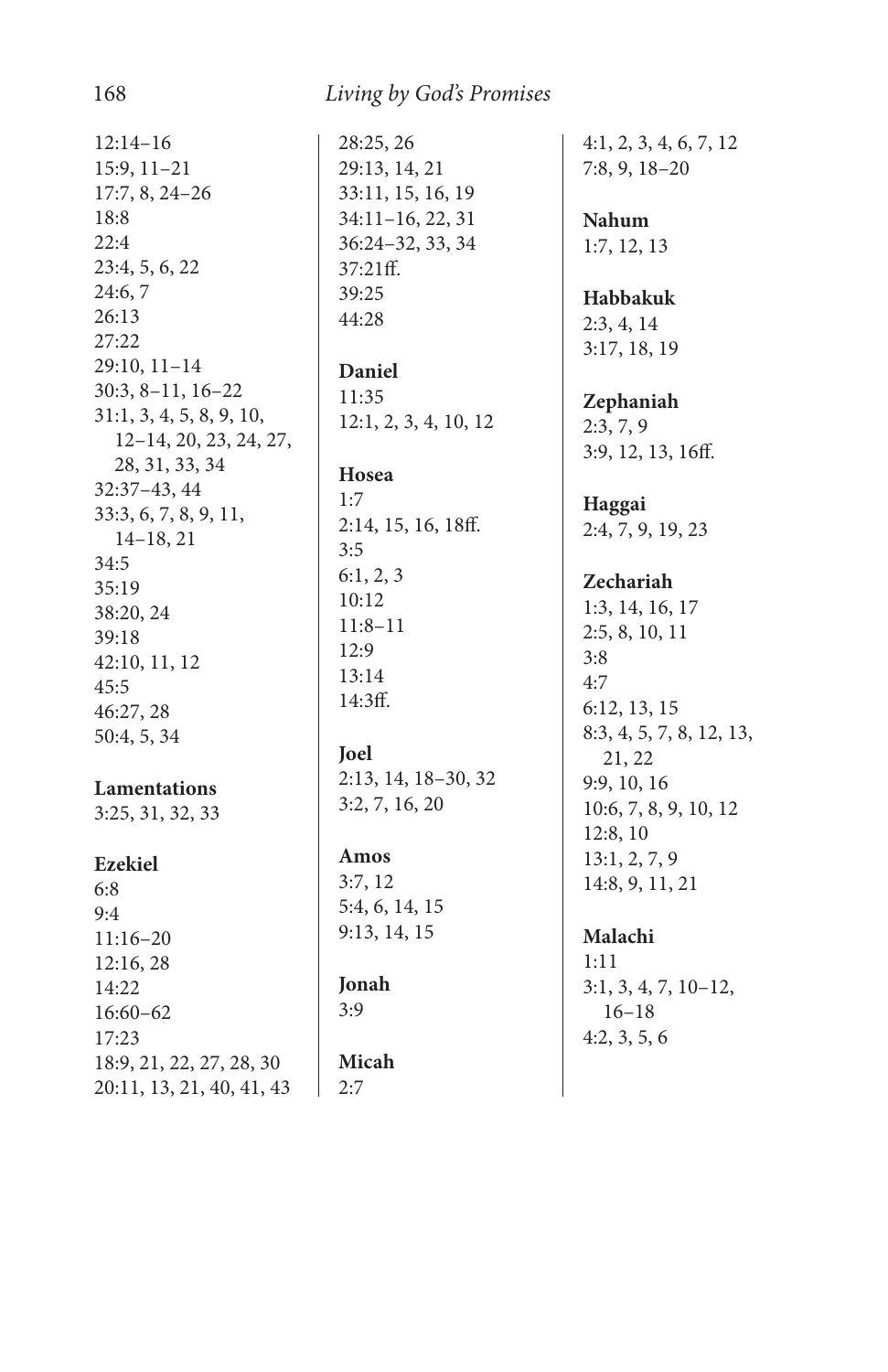#### **NEW TESTAMENT**

| Matthew                    | 2:1 |
|----------------------------|-----|
| 1:21                       | 3:5 |
| 3:12                       | 4:1 |
| $5:3 - 13$                 | 5:3 |
| 6:4, 6, 14, 18, 30, 32, 33 | 6:2 |
| 7:7, 8, 11, 21, 24         |     |
| 8:11                       | 7:2 |
| 9:13                       | 8:1 |
| 10:19, 22, 30, 32, 39,     | 9:2 |
| $40 - 42$                  | 10  |
| 11:6, 28, 29               | 11  |
| 12:18-21, 31, 32, 50       | 12  |
| 13:30, 41, 43, 49          |     |
| 15:24                      |     |
| 16:18, 19, 25, 27          | 13  |
| 17:11, 20                  | 14  |
| 18:4, 5, 10, 11, 14, 18,   | 15  |
| 20                         | 16  |
| 19:14, 17, 21, 28-30       | 17  |
| 20:4, 6, 7                 | 18  |
| 21:21, 22, 43              |     |
| 23:12                      | 19  |
| 24:13, 14, 22, 24, 30, 31, | 21  |
| 35, 46-47                  | 22  |
| 25:21, 23, 29, 31-34,      | 23  |
| 40, 46                     |     |
| 26:13, 26, 28              | Jol |
| 28:20                      | 1:1 |
|                            | 2:5 |
| Mark                       | 3:3 |
| 1:8                        | 4:1 |
| 2:17                       | 5:2 |
| 3:28, 35                   | 6:2 |
| 4:11,25                    |     |
| 8:35                       | 7:1 |
| 9:1, 23, 31, 37, 41        | 8:3 |
| 10:14, 21, 29, 30, 31      | 9:3 |
| 11:23, 24, 25              | 10  |
| 13:13, 22, 26, 27, 31      |     |
| 16:16, 17, 18              | 11  |
|                            | 12  |
| Luke                       | 13  |

1:13–17, 23, 34, 35, 50, 53, 74–77, 79

2:10, 11, 26 3:5, 6, 16 4:18 32 6:20–23, 35, 37, 38, 47, 48 7:23 8:10, 21, 50 24, 27, 48 10:16, 19, 28, 42 11:9, 10, 13, 28, 41 12:7, 8, 10, 12, 28, 30, 31, 32, 33, 37, 38, 43, 48  $:29, 30$ 14:11, 14  $5:7, 10$ 16:9  $^{\prime}$ :33 18:7, 8, 14, 16, 22, 27, 30, 33  $9:10, 26$ 21:15, 18, 27, 28, 33  $2:19, 28-30, 32$ 23:43

#### **John**

1:1, 16, 17, 29, 50 2:51 3:3, 15–18, 36 4:14, 23 5:20, 24, 25, 28, 29 6:27, 35, 37, 39, 40, 44, 45, 47, 51, 54–58 7:17, 38 8:31, 32, 36, 51, 52 31 10:9, 10, 14, 16, 27, 28, 29  $:25, 26$ 12:32, 46, 47 13:1, 17, 20, 32, 35 14:2, 3, 6, 12, 13, 14, 16–21, 23, 26, 27

15:2, 5, 7, 8, 10, 11, 14, 15, 26 16:7, 13–16, 20, 22–25 17:2, 3, 9, 11, 13, 15, 17, 19, 20, 21, 22, 24, 26 20:23, 29, 31

#### **Acts**

1:5, 8, 11 2:17, 18, 21, 38, 39 3:19, 22, 25, 26 7:34, 37 9:16 10:35, 43 11:14, 16 13:26, 34, 38, 39 15:16 16:31 17:31 18:10 20:32

#### **Romans**

1:16, 17 2:6, 7, 10 3:24, 25 4:7, 8, 16, 25 5:19, 20 6:14, 23 8:1, 11, 13, 16–18, 26, 28–35, 37–39 9:4, 12, 15, 26, 33 10:4, 5, 9–13 11:23–27, 29, 32 12:20 13:3, 4 14:17, 18 15:4, 12 16:10

#### **1 Corinthians** 1:8, 30

2:9 3:8, 14, 22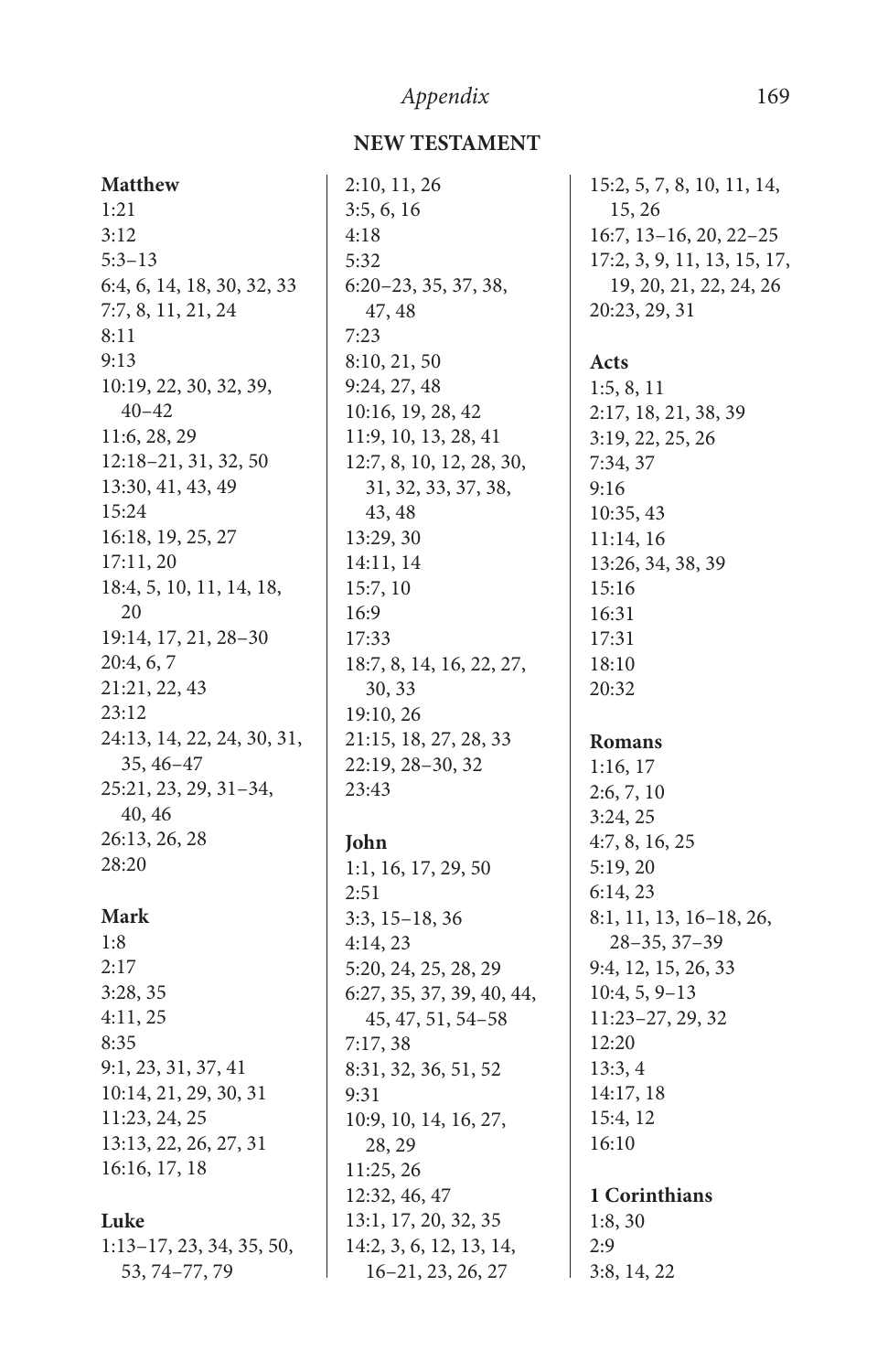4:5, 17 6:2, 3 8:3 10:13 11:31, 32 15:12, 58

#### **2 Corinthians**

1:4, 5, 7, 10, 20, 22 6:16–18 7:10 8:9, 12 9:6, 7

#### **Galatians**

3:8, 16, 26, 29 4:4, 5, 6, 7 5:16 6:4, 8, 16

#### **Ephesians**

1:3, 4, 5, 6, 7, 10, 11, 13, 14, 22 2:5, 7, 8, 14, 17 4:8, 30 6:2, 3, 8, 13

#### **Philippians**

1:6, 29 2:13 3:21 4:7, 9, 19

#### **Colossians**

1:13, 14, 10, 21 2:13, 14, 15 3:4, 20, 24

#### **1 Thessalonians**

4:16, 17 5:24

#### 2 Thessalonians

1:7, 10  $2:8$ 3:3

**1 Timothy** 1:15 2:4, 15 4:8, 16 6:6, 19 **2 Timothy** 2:11, 12, 19 3:15, 16, 17

#### **Titus** 2:13, 14

4:8

#### **Hebrews**

1:14 2:14, 15, 17 5:9 6:10, 12, 14, 18, 19 7:25 8:8, 10, 11, 12 9:14, 26, 28 10:16, 17, 30, 37, 38 11:6 12:6, 10, 11 13:5, 16

#### **James**

1:2, 5, 12, 17, 21, 25 2:5 3:18 4:6, 7, 8, 10 5:15, 16, 20

#### **1 Peter**

1:3, 4, 5, 25 2:5, 9, 19, 20 3:4, 12, 14 4:13, 14 5:4, 5, 6, 7

**2 Peter** 1:4, 18, 11 2:9 3:9, 13

**1 John** 1:4, 7, 9 2:1, 2, 5, 10, 20, 24, 25, 27, 28 3:1, 2, 9, 14, 22, 24 4:7, 9, 17 5:4, 12–14, 16, 18

#### **Revelation**

1:3, 5 2:1, 7, 10, 11, 17, 23, 26, 27, 28 3:4, 5, 9, 10, 12, 19, 20, 21 4:1 7:16, 17 8:3, 4 13:8 14:13 15:4 16:15 17:14, 16 18:8, 21 19:9 20:6 21:3, 4, 6, 7, 24, 26 22:4, 5, 7, 14, 17, 20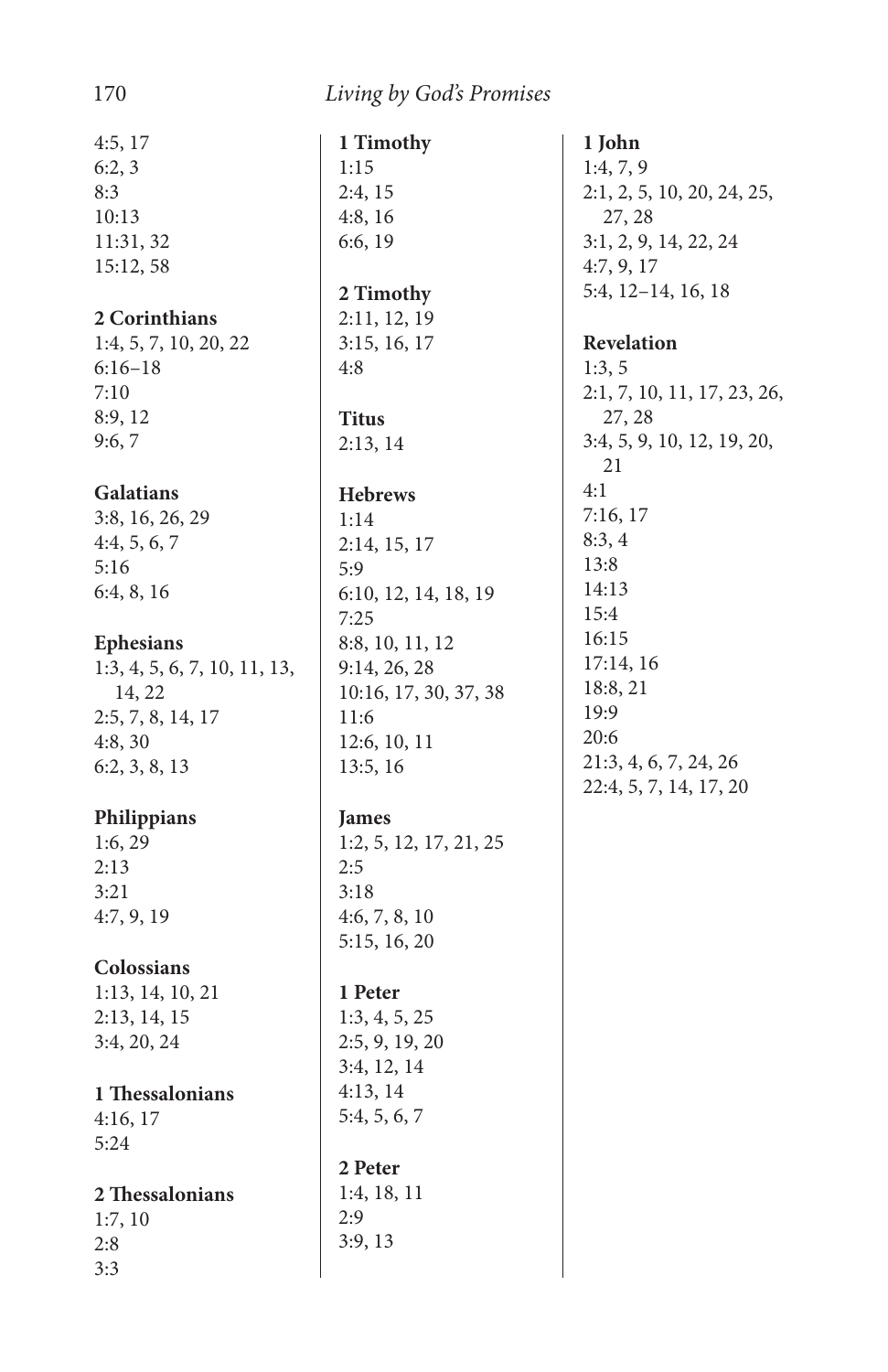## Selected Readings on God's Promises

- à Brakel, Wilhelmus. "The Life of Faith in Reference to the Promises." In The Christian's Reasonable Service. Vol. 2. Trans. Bartel Elshout. Ed. Joel R. Beeke. Grand Rapids: Reformation Heritage Books, 1999.
- Alleine, Joseph. The Precious Promises of the Gospel. Morgan, Penn.: Soli Deo Gloria, 2000. (40 pp.) This booklet is extracted from Richard Alleine's Heaven Opened. It is one of the two chapters written by Joseph Alleine.
- Mackenzie, Lachlan. "The Great and Precious Promises." In The Happy Man: The Abiding Witness of Lachlan Mackenzie, 56-71. Edinburgh: Banner of Truth Trust, 1960.
- Martin, Hugh. "Precept, Promise, and Prayer: An Illustration of the Harmony between Divine Sovereignty and Human Agency." In Christ For Us: Sermons of Hugh Martin, 114–138. Edinburgh: Banner of Truth Trust, 1998.
- Miller, Graham. The Treasury of His Promises: 366 Daily Readings. Edinburgh: Banner of Truth, 1986.
- Owen, John. "The Steadfastness of the Promises, and the Sinfulness of Staggering." In The Works of John Owen. Vol. 8. Reprint, Edinburgh: Banner of Truth Trust, 1967.
- Pink, A. W. "Scripture and the Promises." In Profiting from the Word. London: Banner of Truth Trust, 1970.
- Piper, John. Battling Unbelief: Defeating Sin with Superior Pleasure. Colorado Springs: Multnomah Books, 2007.